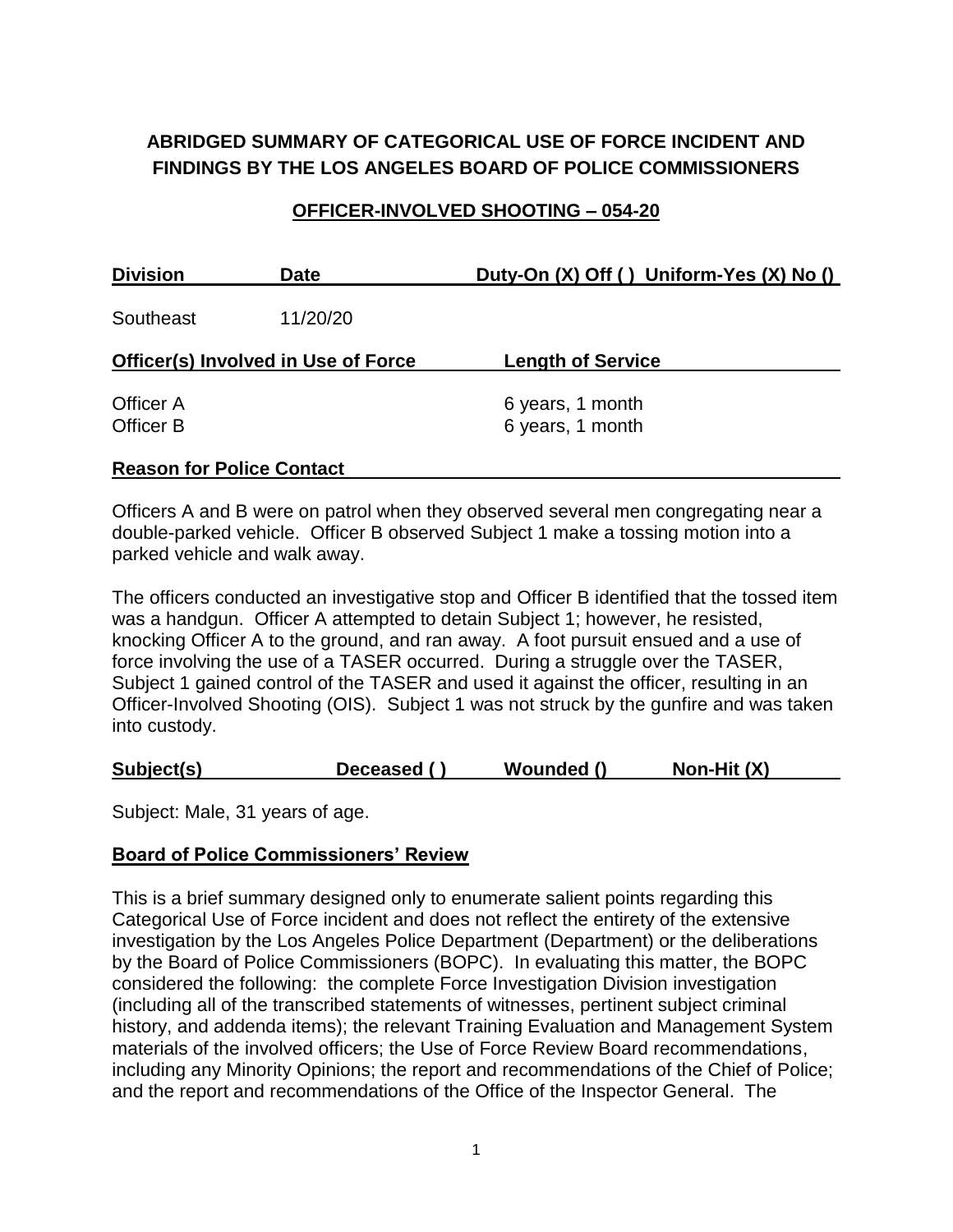Department Command staff presented the matter to the BOPC and made itself available for any inquiries by the BOPC.

The following incident was adjudicated by the BOPC on October 26, 2021.

#### **Incident Summary**

On Friday November 20, 2020, at approximately 2245 hours, Police Officers A and B were patrolling the area of a housing development complex. Officers A and B had worked as partners for approximately four years. Officers A and B were in a marked black and white hybrid police vehicle. Officers A and B were equipped with Body Worn Video (BWV) and their patrol vehicle was equipped with a Digital In-Car Video System (DICVS).

Officer A was the passenger and Officer B was the driver. Since they worked as partners on a regular basis, they constantly talked about tactics and planning. According to Officer B, he/she usually assumed the role of the cover officer and handled radio transmissions. Both officers were aware that Officer B was the slowest runner of the two and that during a foot pursuit, Officer B would be responsible for communications during the foot pursuit.

According to Officer A's BWV, at approximately 2248 hours, he/she and Officer B drove their police vehicle south into the parking lot located in between buildings. Officers A and B observed a vehicle that was double-parked and a group of four to five individuals, some of which they knew by name standing around the vehicle. Officers A and B knew that some of these individuals did not reside within the housing development. Surveillance video from the housing development captured the officers' arrival in their police vehicle and their interactions with the group of individuals that were in the parking lot. The video had no audio and it recorded the officers' interactions from a distance.

According to Officer A, one of the individuals he/she recognized standing next to the double-parked vehicle was Subject 2. Officer A had recently arrested Subject 2 a week prior for a weapons charge and had just testified at his preliminary hearing. According to Officer B, as the officers pulled into the parking lot, he/she observed and recognized Subject 1, who was a known gang member, who he/she had previously arrested. Officer B observed Subject 1 make a tossing motion into a parked vehicle.

Officer B believed Subject 1 was trying to discard contraband and told Officer A, "Toss" as they exited their police vehicle. Officer B was not sure if his/her partner heard him/her make that statement. Officer B walked to the vehicle, looked inside through the rear driver's side window, which was broken, and observed a gun on the rear passenger seat. According to Officer B, the window was already broken when he/she made his/her approach. Officer B immediately told Officer A to grab Subject 1. Officer B stated that he/she did not want to say too much because he/she did not want the other individuals in the parking lot to hear that a gun was in the car.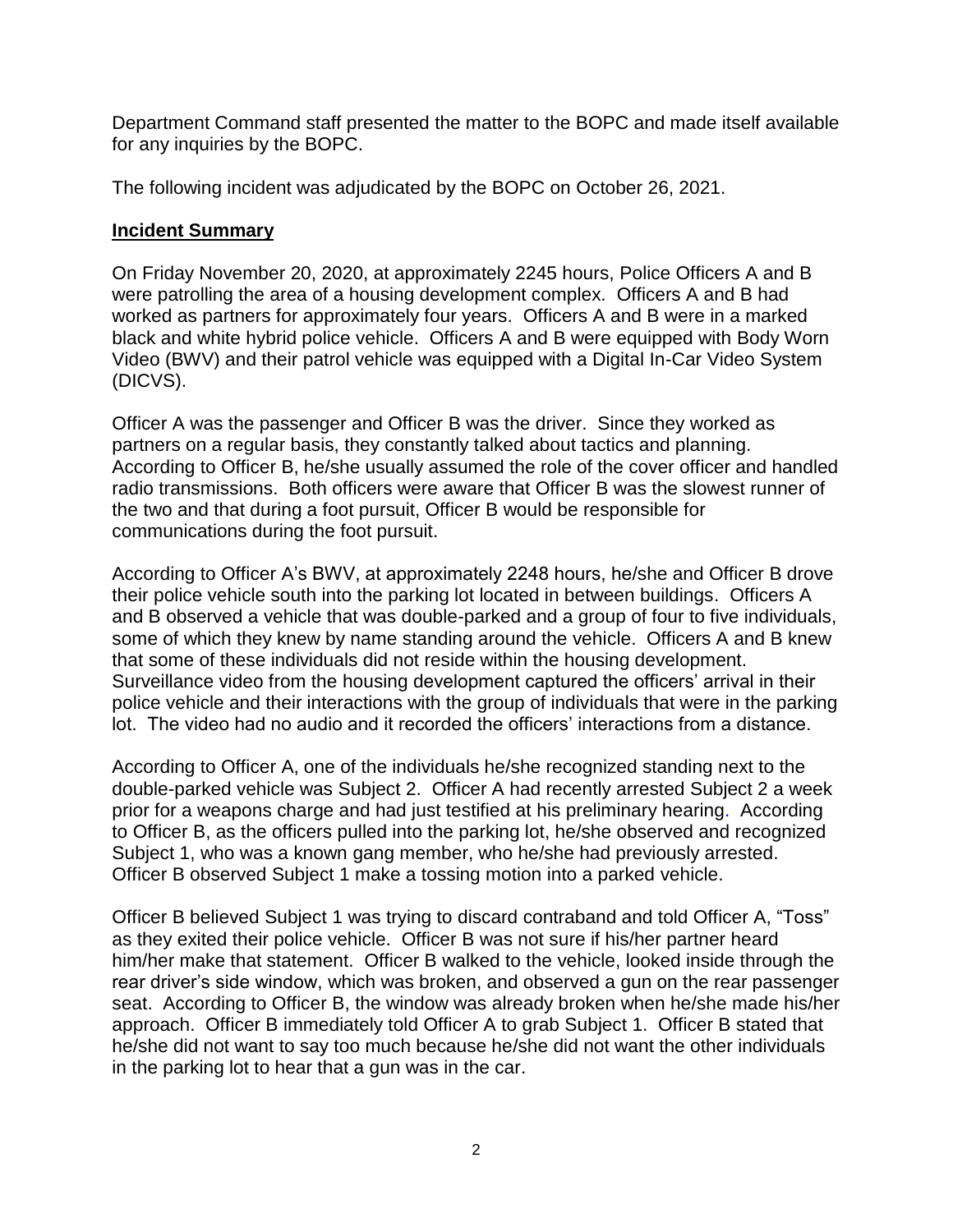Simultaneously, Officer A was telling Subject 2 to leave the area when Officer B came over, gestured, and directed him/her to detain Subject 1, who was walking east through the parking lot. According to Officer A, he/she recalled seeing Subject 1 walking east away from a parked vehicle when he/she exited his/her police vehicle. Officer A stated that he/she recognized the individual walking away (Subject 1). Officer A had knowledge that Officer B had arrested Subject 1 in the past.

At 2248:30 hours, Officer A's BWV captured Officer B pointing at Subject 1, tapping on his/her partner's shoulder, and Officer A walking over and contacting Subject 1.

According to Officer A, he/she did not hear Officer B say anything to the effect of detaining Subject 1 but knew that Officer B saw something significant that caused him/her to want Subject 1 detained. Based on Officer B's reaction and the expression of urgency on his/her face, Officer A believed the item that his/her partner observed was a handgun.

Officer A stated that he/she was the cover officer and knew that the role of using their radios to communicate and request any resources was his/her responsibility. Officer A elaborated that he/she did not show themselves at scene via their radio or Mobile Digital Computer (MDC) when they pulled into the parking lot because he/she believed their interactions with the individuals in the parking lot was going to be consensual and would consist of the officers telling the people in the parking lot to leave the area.

According to Officer A, it was only after Officer B gestured at him/her to detain Subject 1 that the roles of contact and cover officer changed. Officer A stopped his/her interaction with Subject 2 and approached Subject 1. Officer A believed that he/she became the contact officer and Officer B became the cover officer. It was at that point that Officer A believed Officer B broadcast they were at scene. Officer A indicated, in hindsight, that he/she should have showed the officers at scene immediately. At 2248:27 hours, Officer B broadcast the officers' status and location (Code Six).

According to Officer A, his/her intention was to detain Subject 1. Officer A contacted Subject 1 between two parked cars on the east side of the parking lot. Officer A told Subject 1 to put his hands behind his back because he/she wanted to talk to him. Officer A stated that Subject 1 was surprised and asked why he was being stopped.

According to Officer A, Subject 1 placed his hands behind his back, but he then placed them on top of one the parked cars. Officer A recalled Subject 1 was holding on to his cell phone and believed that Subject 1 was attempting to make a phone call prior to being detained. Officer A told Subject 1 to put the phone down and place his hands behind his back.

Officer A stated that he/she was holding his/her flashlight with his/her left hand, which made it difficult for him/her to reach for his/her handcuffs and control Subject 1 as he attempted to pull away from him/her. Officer A did not recall, but he/she believed he/she put his/her flashlight away and activated his/her BWV camera. According to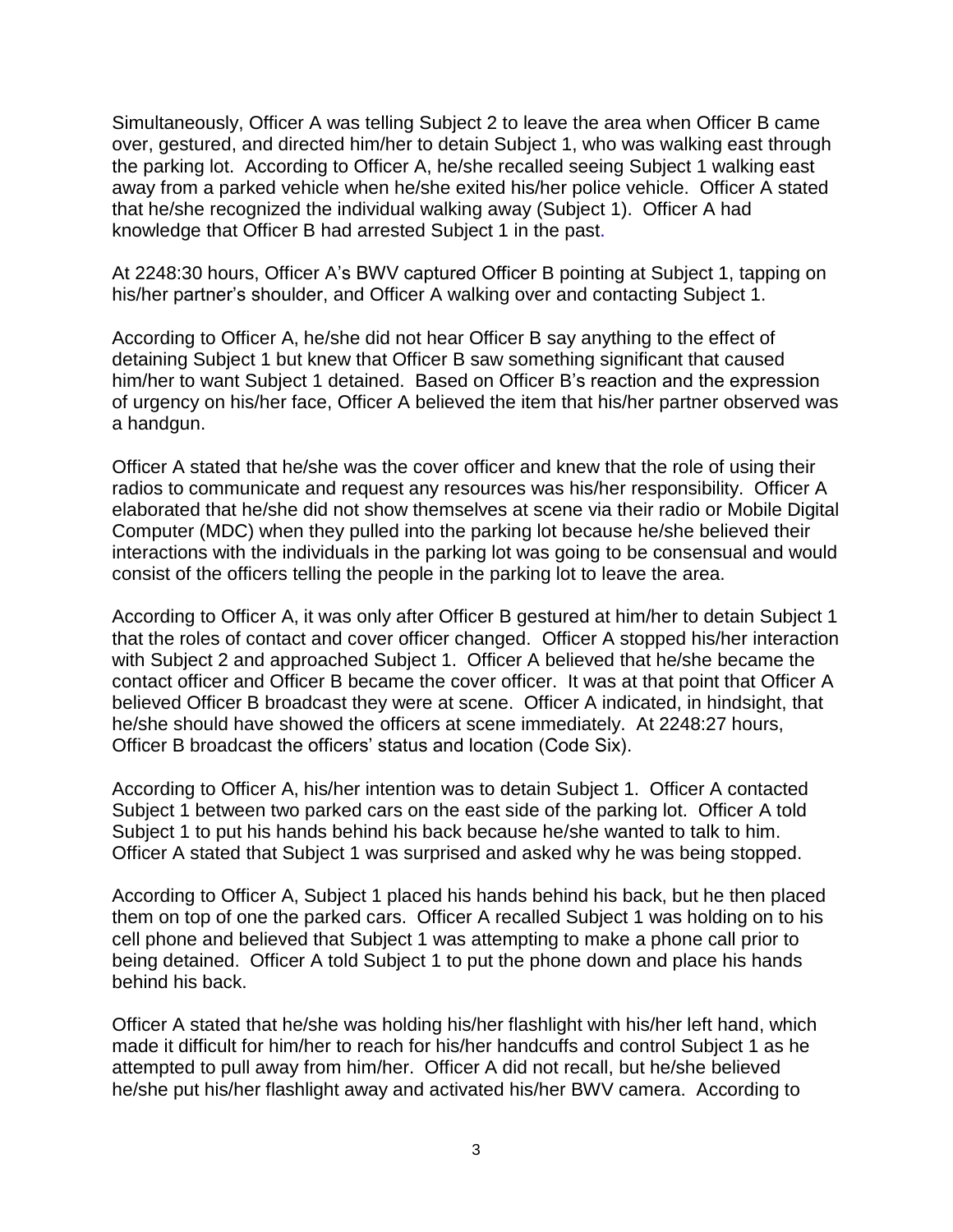Officer A, he/she knew that a piece of his/her equipment fell off his/her person because he/she heard something hit the ground; however, he/she was not sure if it was his/her BWV camera, or his/her flashlight that fell. A review of Officer A's BWV revealed he/she had a two-minute late activation on his/her BWV; therefore, no audio was recorded during those two-minutes. Officer A's BWV captured his/her camera falling to the ground and Officer A holding his/her flashlight in his/her right hand, not his/her left hand.

According to Officer B, as his/her partner attempted to detain Subject 1, he/she observed that Subject 1 was not cooperating, but he/she believed that Officer A could control him. Officer B decided to walk over to calm Subject 1 and to assist in the efforts to take him into custody, but he/she observed a group of individuals forming around the vehicle where the gun was located. Officer B's main concern was that the other individuals might try to recover the firearm and use it against them. Officer B ordered the group to stay away from the vehicle and could see that his/her partner was struggling with Subject 1. At approximately, 2248:35 hours, Officer B broadcast a request for a back-up for a man with a gun.

According to Officer A, Subject 1 continued resisting and placed his hands over his head. Officer A stated the only way he/she was able to keep Subject 1 from getting away was by wrapping his/her hands around Subject 1's arms which were stiff and extended out. Officer A placed his/her arms underneath Subject 1's armpits and wrapped his/her hands behind the base of Subject 1's head and neck to control him.

At 2249:07 hours Officer A's BWV captured Officer B telling Subject 1, "Hey stop. Relax," followed by Officer A telling Subject 1, "Put your hands behind your back or you're gonna get tased."

At 2249:24 hours, Officer A's BWV video captured the voice of an unidentified male in the parking lot saying, "You're choking him out man. You're choking him out." According to Officer A, at no point did his/her hands or arms contact the front of Subject 1's neck.

According to Officer A, as he/she continued to struggle to maintain control of Subject 1, Subject 1 used a leg sweep technique to trip him/her. Officer A described Subject 1 bending over to get him/her (Officer A) off balance and then using his right leg to trip him/her. Officer A fell backward to the ground and landed on the left side of his/her buttocks.

Officer A's BWV captured him/her falling to the ground and immediately standing up. The BWV also captured the sound of Officer A running and Officer B saying in stern voice, "Hey, step away from the fucking car!"

According to Officer B, he/she looked back toward Officer A and saw him/her on the ground as Subject 1 ran east between the buildings. Officer B observed Officer A chase Subject 1 between the buildings.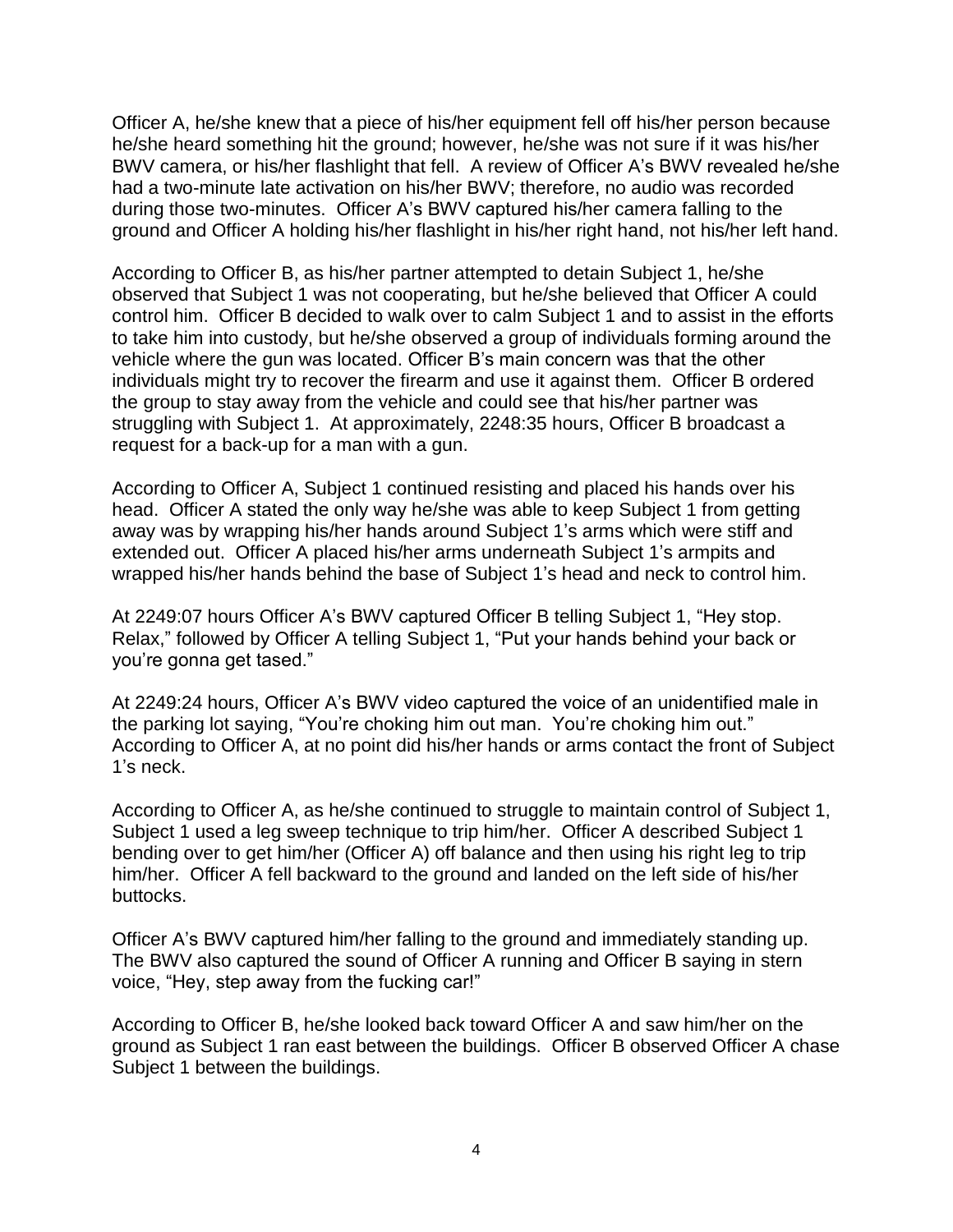According to Officer A, after he/she fell, he/she immediately stood up and ran after Subject 1 east through the housing development. Officer A stated that Subject 1 was approximately 20 feet ahead of him/her. Officer A did not communicate with his/her partner but believed his/her partner was behind him/her. Officer A stated that he/she believed this because they had previously planned that if they went into foot pursuit, Officer A would pursue because he/she was faster while Officer B handled communications.

According to Officer B, he/she remained in the parking lot because he/she was waiting to see if Subject 1 and Officer A were going to come back around the building to the pedestrian gate leading out to street, but they did not. Officer B attempted to gain access to the firearm one additional time but could not reach it. Officer B then decided to run where he/she last observed his/her partner running.

Officer A saw Subject 1 running east and then turn right at a building. According to Officer A, prior to making the turn, the Subject 1 removed his jacket and tossed it next to shrubs. Subject 1 ran approximately ten feet further and proned himself on the ground without being ordered by Officer A to do so. Officer A stated the Subject 1 quickly stood up, turned around, and walked toward him/her.

According to Officer A he/she removed his/her TASER as Subject 1 got back up and walked towards him/her. Officer A believed that Subject 1 was trying to bait him/her into another altercation, so he/she deployed his/her TASER. Officer A did not believe the darts hit Subject 1 because he continued to run. According to Officer A, Subject 1 then stepped onto a porch of a residence and stopped as if he was going to surrender. According to Officer A, he/she had chased after Subject 1 and was still close to him. Officer A did not recall removing the cartridge from the TASER but believed he/she may have removed it as he/she was running.

Officer A ran after Subject 1 and stopped within four feet of him while still holding his/her TASER in his/her left hand. Officer A believed Subject 1 was going to give up because it appeared that he was about to raise his hands but instead he turned around. As Subject 1 turned around, Officer A believed Subject 1 was going to fight him/her again, so Officer A performed a drive-stun to Subject 1's left shoulder with his/her TASER. Officer A believed the drive-stun was ineffective because Subject 1 opened the door to the residence and ran inside.

According to Officer A, he/she looked inside the apartment and saw two children inside. Subject 1 ran past the children toward the back door. Officer A stated he/she knew there was a back door because he/she has been inside these housing residences multiple times. Officer A believed that Subject 1 was going towards the back door and was concerned for the safety of the children. Officer A believed Subject 1 was a stranger to the children because Subject 1 ran through the apartment without saying anything to them. Officer A did not want Subject 1 to backtrack through the residence and come back towards the children, so he/she entered the residence and ran after Subject 1.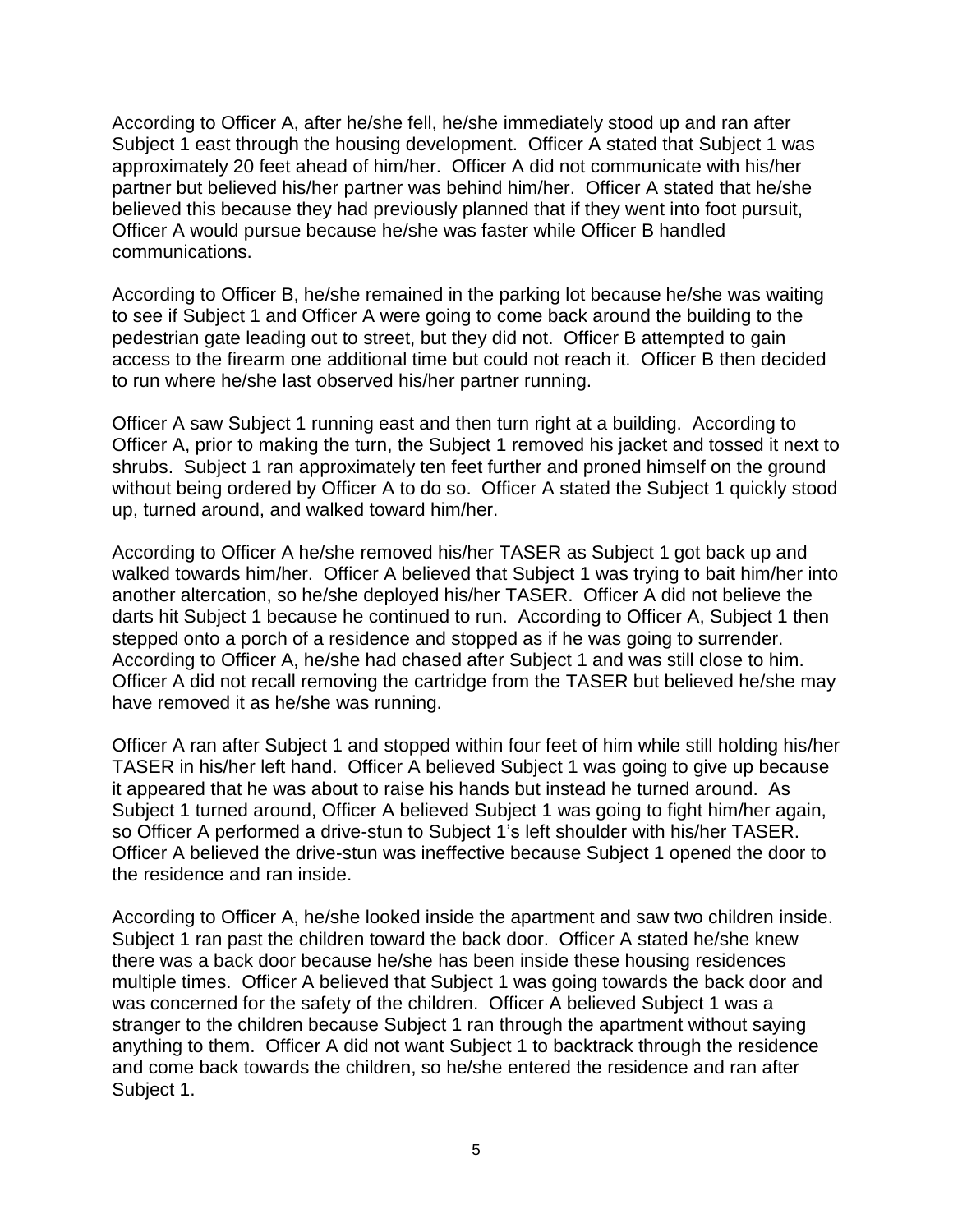Officer A entered the residence while holding the TASER in his/her left hand and ran past the children. Officer A stated that he/she attempted to grab onto Subject 1 by the back door adjacent to the dining area, while giving Subject 1 commands to stop fighting and resisting. According to Officer A, Subject 1 did not comply with his/her commands and turned around facing him/her. Officer A attempted to conduct a drive stun with the TASER while still attempting to de-escalate. Officer A stated the TASER did not work and the Subject was still trying to escape.

According to Officer A, he/she believed the Subject grabbed the TASER with both his hands. Officer A was unsure if he/she attempted to strike Subject 1 with his/her left knee and stated they were too close to each other, and the strike was ineffective if he/she did.

Officer A stated that he/she and Subject 1 were facing each other when Subject 1 grabbed the front end of the TASER with both hands. Officer A stated he/she tried to drive stun Subject 1 because he/she did not know if Subject 1 even had the TASER yet. Officer A stated that Subject 1 turned the TASER against him/her and placed the TASER on his/her left leg. Officer A felt the full effect of the TASER and felt his/her body begin to shut down. Officer A believed that if Subject 1 obtained control of the TASER, he would use it against Officer A. Officer A believed that he/she pulled the trigger on the TASER approximately four to five times during his/her interaction with Subject 1 while inside the apartment. According to the TASER printout, the TASER was activated five times during the entire incident.

According to Officer A, he/she felt the electrical current traveling through the left side of his/her body and felt like his/her body was going to shut down and become incapacitated. Officer believed that if this happened, Subject 1 could injure and/or kill him/her. Officer A stated at the point during the drive stun, as he/she felt the current traveling through the left side of his/her body, he/she removed his/her pistol because he/she felt there was no other option. Officer A indicated it was a close contact shot, and he/she described tucking his/her right arm below his/her right ribs and away from Subject 1 when he/she fired the single round. Officer A fired a close contact shot to prevent Subject 1 from grabbing his/her pistol. Officer A stated that he/she could feel the current of the TASER going through his/her body when he/she fired the round.

Officer A aimed at Subject 1's torso but missed. According to Officer A he/she fired a single shot west and in a downward direction away from the children and believed the round struck the kitchen floor. Officer A believed the round traveled in a downward trajectory because he/she was fighting for his/her TASER with his/her left hand. Officer A believed Subject 1 was gripping the front of the TASER with both hands when he/she fired his/her pistol.

In describing how Officer A held his/her firearm at the time of the OIS, Officer A stated, "It was with one hand [,] with my right hand." When asked by Force Investigation Division (FID) what he/she was doing with his/her left hand at that time, Officer A replied, "My left hand is fighting for my TASER at this point […] And still getting tased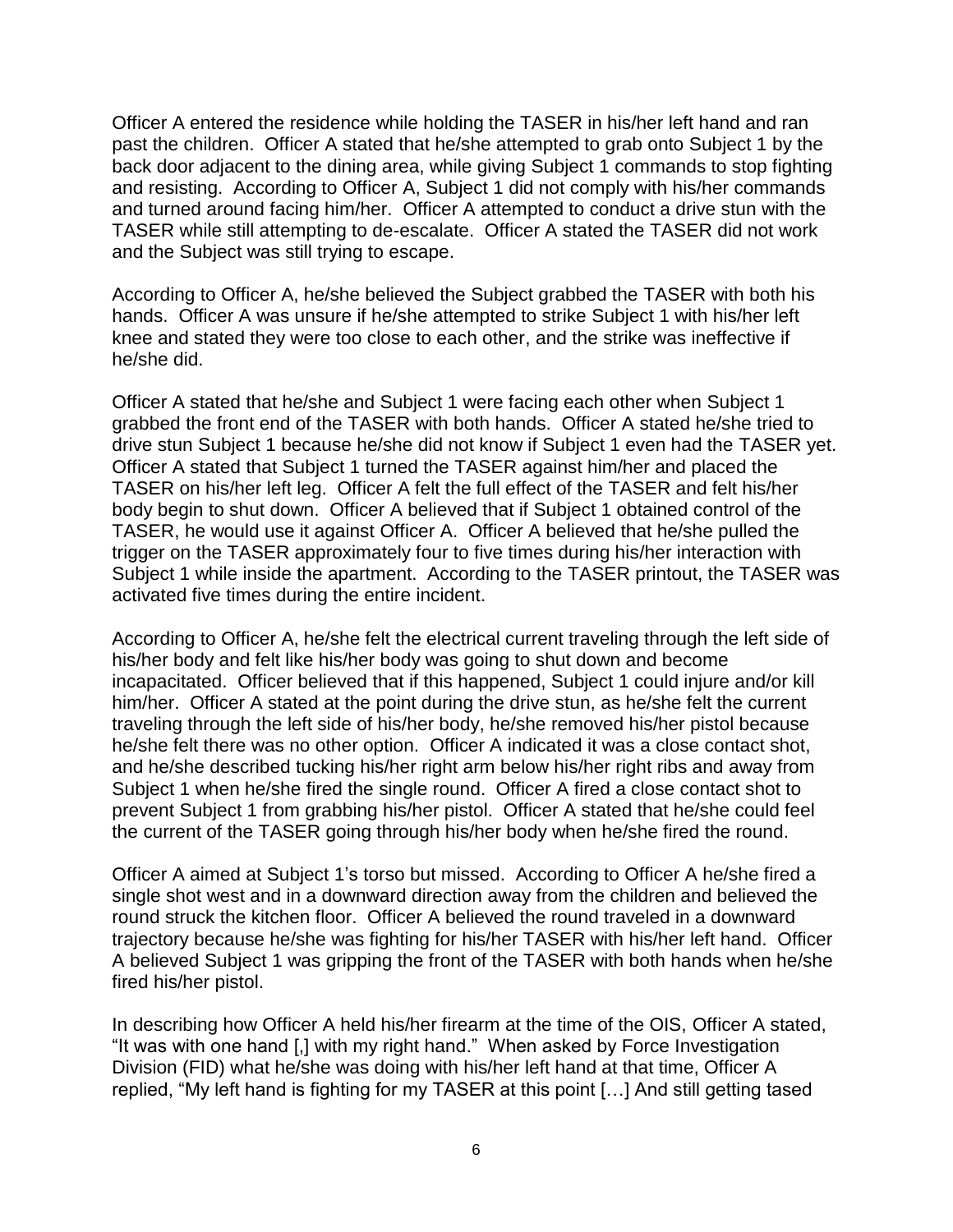myself." An FID detective then asked, "Okay -- So, he has control? You mentioned he had two hands on the TASER?" Officer A responded, "I believe he had two hands on my TASER."

According to Officer A, "After that [the firing of his/her pistol], Subject 1 immediately separates from us. He lets go. I -- I don't know what happened to the TASER at that point. I don't remember dropping it, but I didn't know if he had it as well. So I thought he had it because I believe that I let go of it as I fired the round."

According to Officer A at the time of this incident he/she did not know the difference between the effects of the TASER when being tased in drive-stun mode versus probe mode on a person.

After Officer A fired the round, Subject 1 immediately ran out the back door of the apartment and did not know if Subject 1 had the TASER in his possession as he fled. Officer A recalled holding onto Subject 1's shirt and ripping it off Subject 1 as he ran out the back door. Officer A stated that he/she holstered his/her pistol and ran after Subject 1.

When Officer A fired his/her pistol at Subject 1, Officer B was still in the parking lot. According to Officer B, he/she attempted several times to retrieve the handgun from inside the parked vehicle; however, was unable to reach it. Officer B believed it was during his/her final attempt to retrieve the handgun that his/her BWV camera dislodged from its mount. According to Officer B, he/she continued looking for Officer A to come from behind building and called out his/her name twice, but Officer A did not respond. Officer B realized he/she would not be able to retrieve the gun, so he/she ran east to the last location Officer B saw his/her partner. As Officer B ran east, he/she saw Subject 1 exit from one of the housing units, followed by Officer A.

At 2250:19 hours, Officer A's BWV camera, which remained on the ground of the parking lot continued to record and captured Officer B running east, in the same direction as Officer A last known direction. At 2250:23 hours, the BWV captured the sound of a gunshot and, approximately five seconds later, the voice of an unidentified male was heard saying, "grab it," multiple times, to another unidentified person.

According to Officer A, after Subject 1 exited the apartment, he/she ran south and stopped at the south west corner of the building. When Subject 1 stopped, Officer A saw Officer B coming from behind which led Officer A to believe that Officer B was behind him/her the entire time.

Officer A was asked by an FID detective, "[D]id you -- obviously, you've been in a struggle with this individual [Subject 1] a number of times. Did you ever turn to see where your partner was?" Officer A replied, "No, sir." The FID detective then asked, "Okay. But you still believed he was behind you?" Officer A replied, "Yes, sir."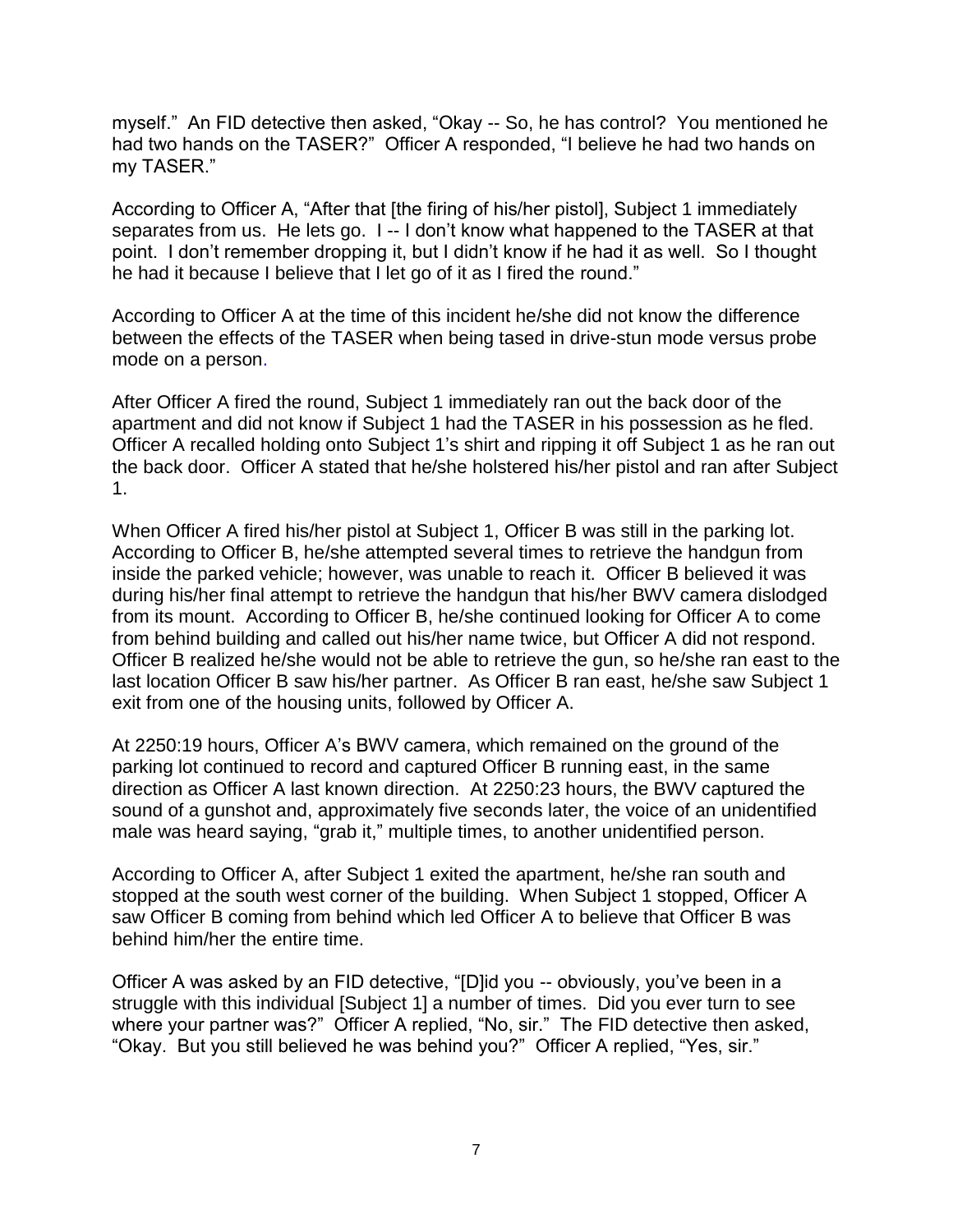Officer A unholstered his/her pistol a second time and gave Subject 1 commands to get down on the ground. According to Officer A, he/she unholstered and pointed his/her pistol at Subject 1 a second time because Subject 1 had not yet been searched, and Officer A did not know if Subject 1 was armed with a pistol or with the TASER. Officer A believed that he/she held his/her pistol with a one-handed grip because he/she recalled trying to reach for his/her radio to broadcast for help.

According to the police radio, Southeast base frequency, at approximately 2250:25 hours, Officer A broadcast, "shots fired, officer needs help." According to Officer A, Subject 1 proned himself out on the ground, and Officer B approached and handcuffed Subject 1. Officer A holstered his/her pistol once Subject 1 was handcuffed. According to Officer B, he/she gave Subject 1 commands to get on the ground and Subject 1 complied.

Officer B did not recall if any other commands were given to Subject 1. When Officer B saw Subject 1 on the ground, he/she approached him and took him into custody by grabbing Subject 1's left arm and handcuffing his left wrist. Officer B then handcuffed Subject 1 right wrist. Officer B recalled that both he/she and Officer A used their knees to place body weight on Subject 1's back when he was handcuffed. According to Officer A, there was no use of force when Subject 1 was handcuffed.

Officer B recalled that Subject 1 was cooperative and did not resist when he was taken into custody. According to Officer B, at no point during this incident did he/she unholster his/her pistol. Officer B realized that his/her BWV camera was missing after he/she and his/her partner took Subject 1 into custody.

Because of the back-up request and help call, multiple units responded. As officers began arriving on scene, Officers A and B had handcuffed Subject 1 and stood him up to walk him back to the patrol vehicle. Officer A directed officers arriving at scene to the residence, advising them that he/she fired his/her weapon inside that residence and his/her TASER was also inside.

As Subject 1 was being taken into custody, Subject 2 was captured on surveillance video near the vehicle where Subject 1 was believed to have discarded the handgun. The surveillance video depicted a light source near the broken rear window on the driver side of the vehicle. Subject 2 later admitted to using the light on his cellular telephone to illuminate the interior of the vehicle where he retrieved the handgun. After retrieving the handgun, Subject 2 was depicted running south for approximately 10-15 feet then suddenly changing direction, running north toward the northeast corner of a residential building complex. Surveillance video depicted Subject 2 using the light from his cellular telephone moving west along the south side of a building toward another building. As Subject 2 approached this building, he discarded the handgun he recovered from the vehicle in a planter located near the northeast corner of the building. Subject 2 then continued running west into a parking lot.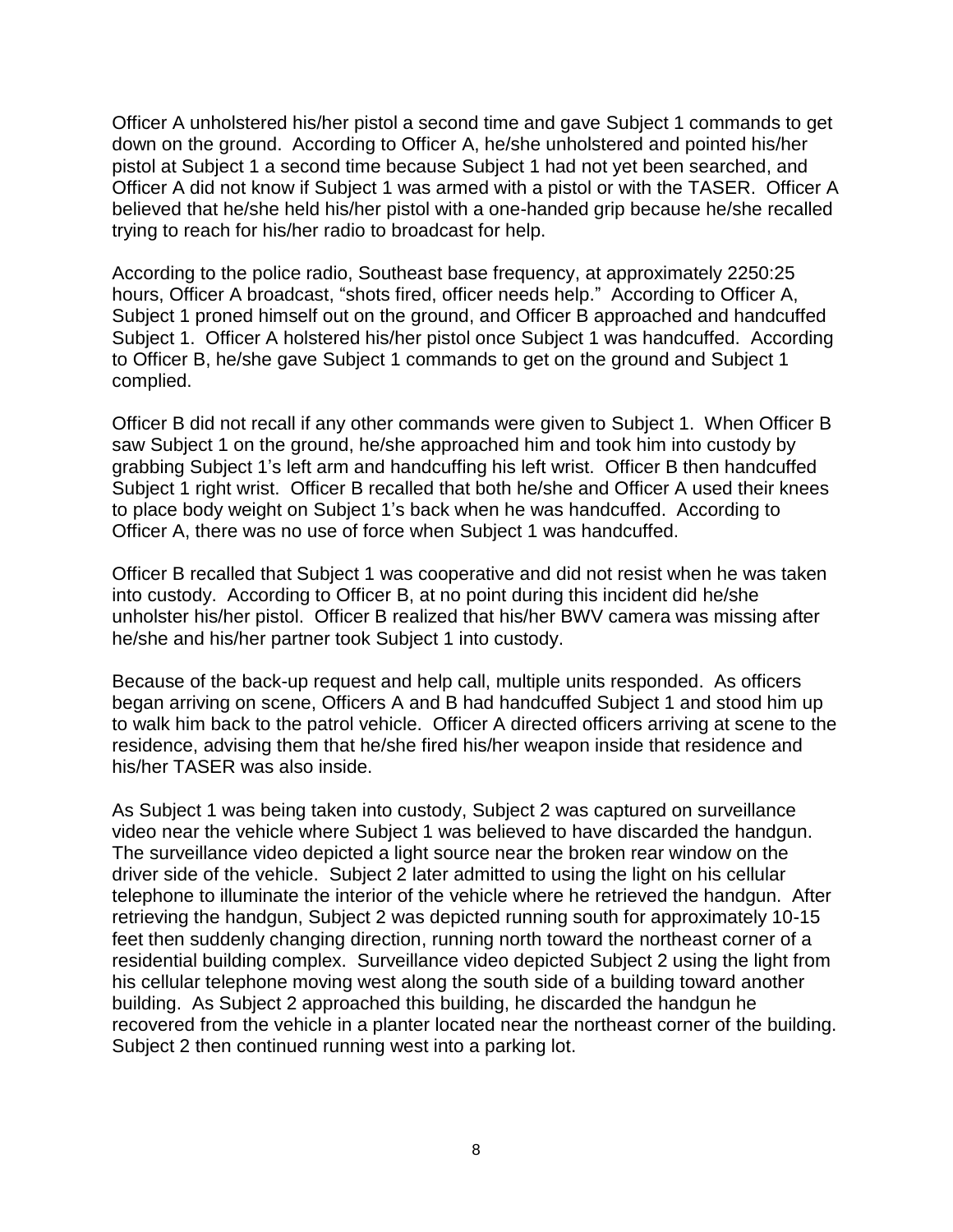At 2251:15 hours, DICVS from Police Officers C and D captured Subject 2 running in front of their police vehicle and prone himself on the ground in the parking lot located west of where the initial contact was made with Subjects 1 and 2.

According to Officer D, he/she and Officer C were responding to the help call when Officer D saw Subject 2 run from in between the houses, stop on his own, and prone himself out in front of their police vehicle. Officer D indicated that he/she had interacted with Subject 2 in the past, and the fact that Subject 2 stopped on his own, led Officer D to believe that Subject 2 was some way connected to the OIS. According to Officer D, Subject 2 in the past had been belligerent and non-compliant toward Officer D and his/her partner.

Officer D was the passenger officer and exited the police vehicle. According to Officer D, he/she unholstered his/her pistol because he/she believed the tactical situation could escalate to one involving the use of deadly force. Officer D held his/her firearm with a two-handed grip, with his/her finger along the frame, at a low-ready position while assessing. Officer D holstered his/her firearm, grabbed his/her handcuffs with his/her right hand, and handcuffed Subject 2. Officer D searched Subject 2 for any weapons and communicated to him that he/she was going to stand him up. Officer D indicated there was no use of force involving Subject 2. According to Officer C, he/she did not unholster his/her firearm during this incident. Officers C and D's DICVS did not depict Officer C with his/her pistol unholstered.

At approximately 2254 hours, uniformed Sergeant A arrived at scene and separated Officer A and Officer B. According to Sergeant A, he/she obtained a Public Safety Statement (PSS) from Officer A. According to Officer A, he/she recalled that uniformed Police Officer E walked over and handed Officer A his/her BWV camera that had fallen off in the parking lot.

Sergeant A then obtained a PSS from Officer B. After obtaining both officers' PSS's, Sergeant A walked Officers A and B to the Command Post. Sergeant B transported Officers A and B to Southeast station, where both officers continued to be monitored until they were interviewed by FID investigators.

According to Sergeant C, he/she responded to the scene and coordinated a protective sweep search of the residence where the OIS occurred to ensure nobody was injured. Inside the residence were two children, 12-year-old Witness A and 4-year old Witness B, who exited the residence. The children were reunited with their mother, Witness C, who was not present when the OIS occurred. Witness C, along with the children, were transported to Southeast station. Witness A was later interviewed by FID investigators in the presence of his mother. Officers located the TASER inside the residence, as well as the discharged casing from Officer A and placed an officer to watch over the evidence.

A foot search of the area located the handgun that Subject 2 had discarded.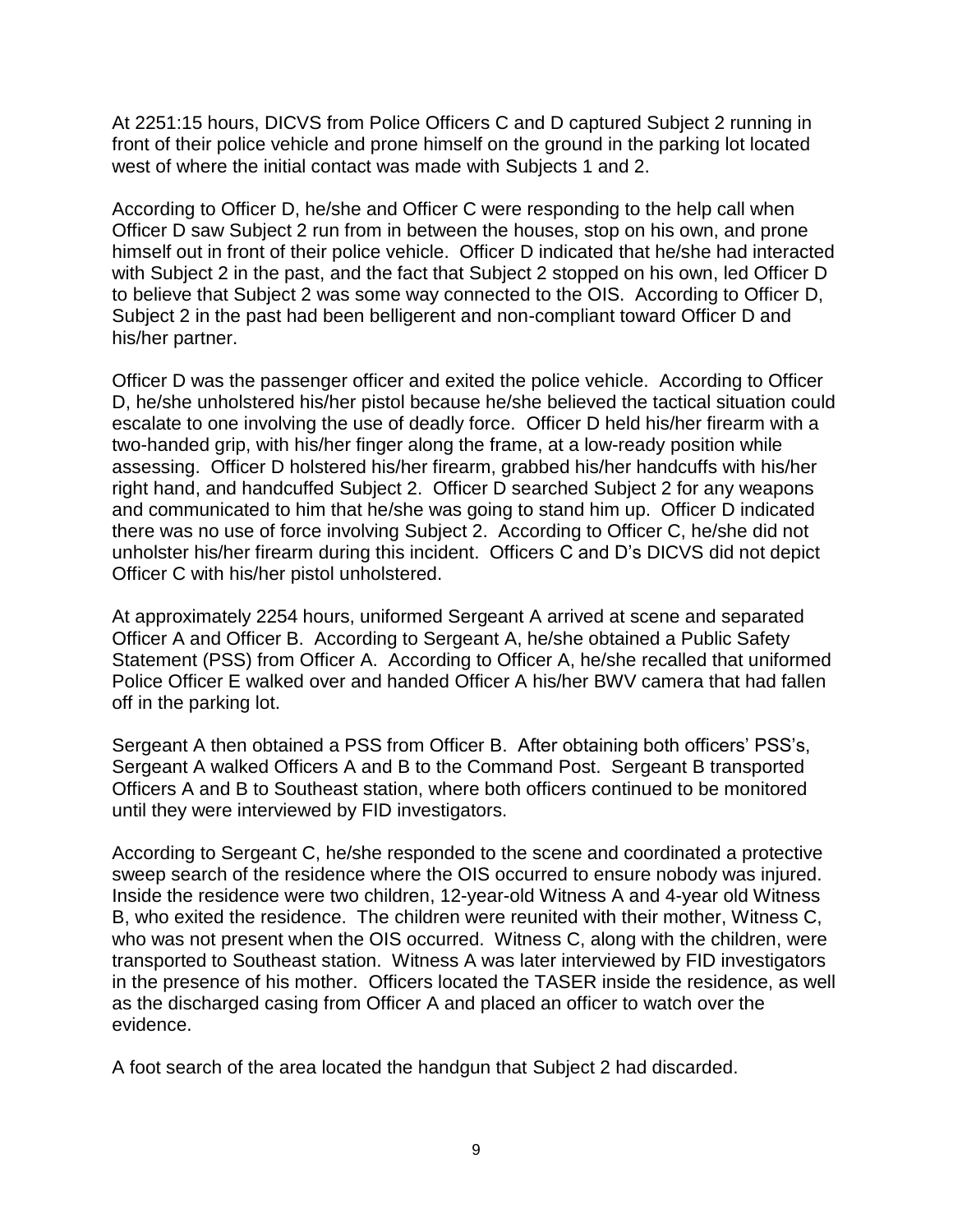Subject 1 was transported to Southeast station. According to the Southeast Area Adult Detention Log dated November 20, 2020, Subject 1 was signed in at 2300 hours. While at the station, Subject 1 told officers that he still had a TASER dart lodged in him, which was approximately 20 minutes after they arrived at Southeast station. Subject 1 lifted his arm and showed Officers G and H the TASER dart. A Rescue Ambulance was requested to respond to the Southeast station holding tank for Subject 1. Subject 1 was subsequently transported to a nearby hospital where the TASER dart was removed. Subject 1 was then medically cleared for booking and transported back to Southeast station where he and Subject 2 were interviewed by FID investigators.

| <b>NAME</b>      | <b>TIMELY BWV</b><br><b>ACTIVATION</b> | <b>IFULL 2-</b><br><b>BUFFER</b> | <b>IBWV</b><br><b>IMINUTE RECORDING OF DICVS</b><br><b>IENTIRE</b><br><b>INCIDENT</b> | <b>TIMELY</b><br><b>ACTIVATION OF ENTIRE</b> | <b>DICVS</b><br><b>IRECORDING</b><br><b>INCIDENT</b> |
|------------------|----------------------------------------|----------------------------------|---------------------------------------------------------------------------------------|----------------------------------------------|------------------------------------------------------|
| <b>Officer A</b> | No                                     | Yes                              | INo                                                                                   | No                                           | 'No                                                  |
| <b>Officer B</b> | Yes                                    | Yes                              | Yes                                                                                   | No                                           | No                                                   |

#### **BWV and DICVS Policy Compliance**

According to Officer B, when he/she exited the police vehicle, he/she immediately activated his/her BWV. The BWV camera belonging to Officer B was lost during the incident and as such, there is no BWV data available. Officer B's BWV camera remains outstanding and has not been recovered.

#### **Los Angeles Board of Police Commissioners' Findings**

The BOPC reviews each Categorical Use of Force incident based upon the [tota](file://///pdf098-1/DATA1/AREA/OIG/Employees By SN/N4678 Kreins/Videos/Video No. 22.wmv)lity of the circumstances, namely all of the facts, evidence, statements and all other pertinent material relating to the particular incident. In every case, the BOPC makes specific findings in three areas: Tactics of the involved officer(s); Drawing/Exhibiting of a firearm by any involved officer(s); and the Use of Force by any involved officer(s). Based on the BOPC's review of the instant case, the BOPC made the following findings:

### **A. Tactics**

The BOPC found Officer A and B's tactics to warrant a finding of Administrative Disapproval.

### **B. Drawing and Exhibiting**

The BOPC found Officer A and B's drawing and exhibiting of a firearm to be In Policy.

### **C. Non-Lethal Use of Force**

The BOPC found Officer A and B's non-lethal use of force to be In Policy.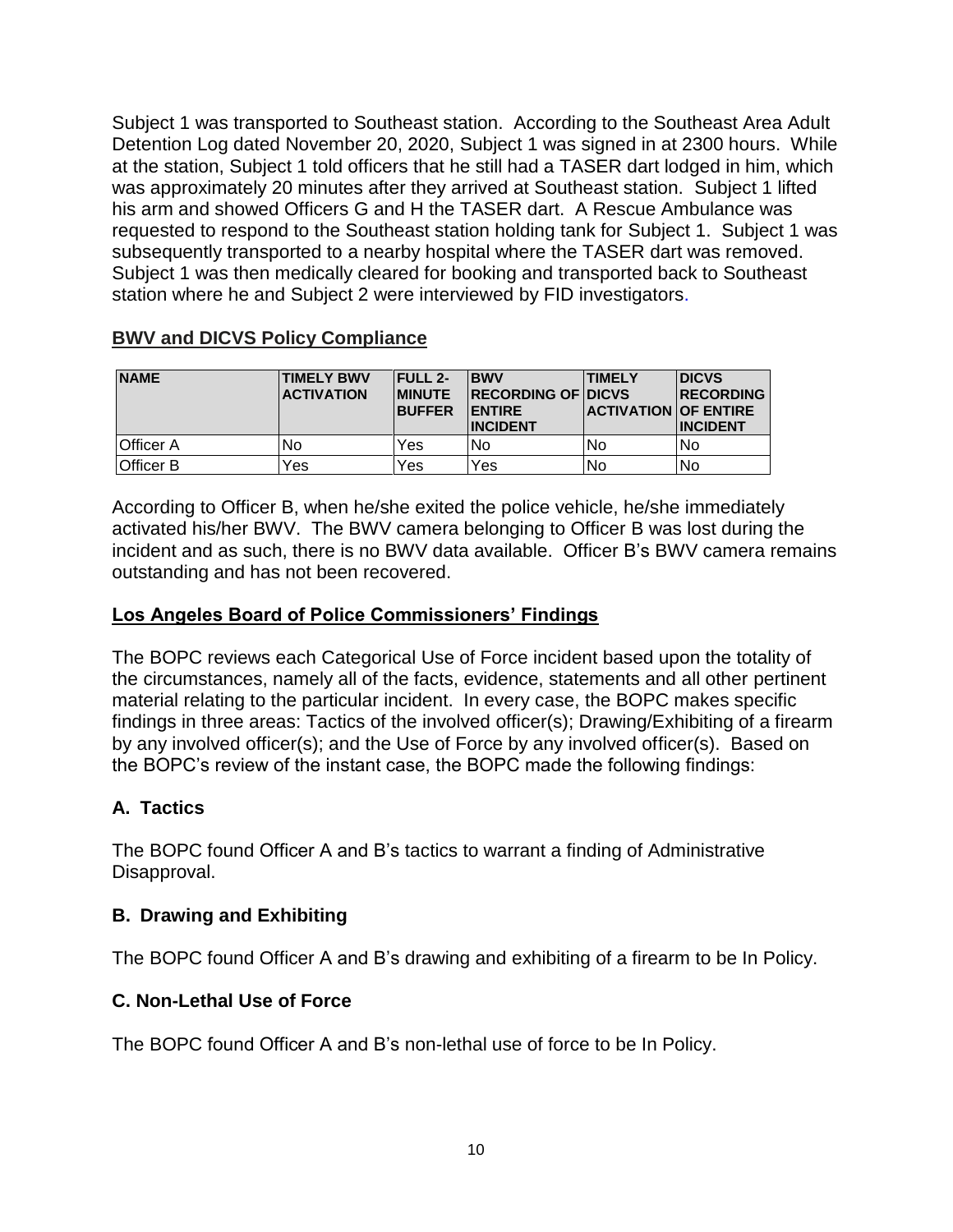### **D. Less-Lethal Use of Force**

The BOPC found Officer A's less-lethal use of force to be In Policy.

### **E. Lethal Use of Force**

The BOPC found Officer A's lethal use of force to be Out of Policy.

### **Basis for Findings**

In making its decision in this matter, the Commission is mindful that every "use of force by members of law enforcement is a matter of critical concern both to the public and the law enforcement community. It is recognized that some individuals will not comply with the law or submit to control unless compelled to do so by the use of force; therefore, law enforcement officers are sometimes called upon to use force in the performance of their duties. The Los Angeles Police Department also recognizes that members of law enforcement derive their authority from the public and therefore must be ever mindful that they are not only the guardians, but also the servants of the public.

The Department's guiding principle when using force shall be reverence for human life. Officers shall attempt to control an incident by using time, distance, communications, and available resources in an effort to de-escalate the situation, whenever it is safe, feasible, and reasonable to do so. As stated below, when warranted, Department personnel may use objectively reasonable force to carry out their duties. Officers may use deadly force only when they reasonably believe, based on the totality of circumstances, that such force is necessary in defense of human life. Officers who use unreasonable force degrade the confidence of the community we serve, expose the Department and fellow officers to physical hazards, violate the law and rights of individuals upon whom unreasonable force or unnecessary deadly force is used, and subject the Department and themselves to potential civil and criminal liability. Conversely, officers who fail to use force when warranted may endanger themselves, the community and fellow officers." (Special Order No. 23, 2020, Policy on the Use of Force - Revised.)

The Commission is cognizant of the legal framework that exists in evaluating use of force cases, including the United States Supreme Court decision in *Graham v. Connor*, 490 U.S. 386 (1989), stating that:

"The reasonableness of a particular use of force must be judged from the perspective of a reasonable officer on the scene, rather than with the 20/20 vision of hindsight. The calculus of reasonableness must embody allowance for the fact that police officers are often forced to make splitsecond judgments – in circumstances that are tense, uncertain and rapidly evolving – about the amount of force that is necessary in a particular situation."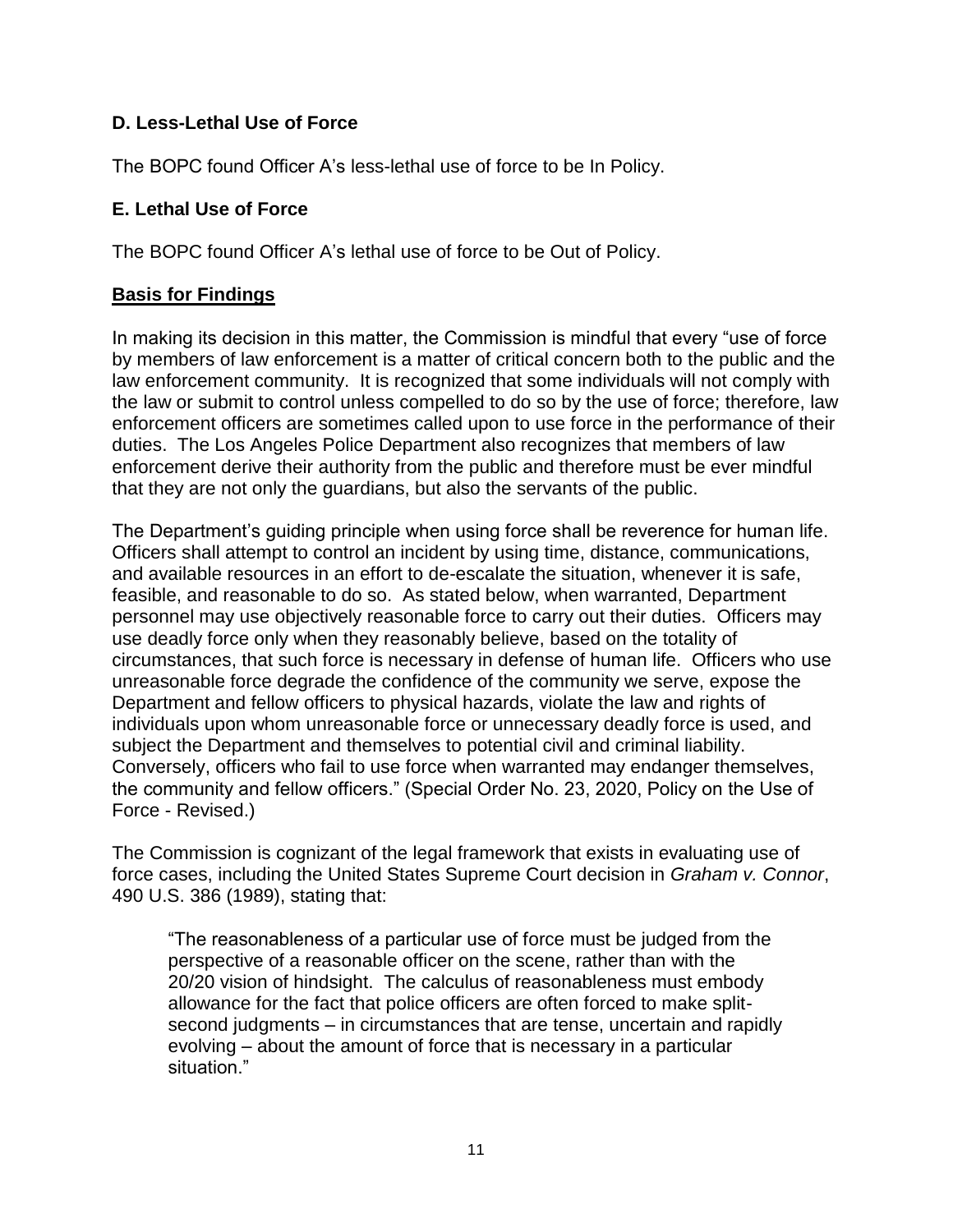The Commission is further mindful that it must evaluate the actions in this case in accordance with existing Department policies. Relevant to our review are Department policies that relate to the use of force:

**Use of De-Escalation Techniques:** It is the policy of this Department that, whenever practicable, officers shall use techniques and tools consistent with Department deescalation training to reduce the intensity of any encounter with a suspect and enable an officer to have additional options to mitigate the need to use a higher level of force while maintaining control of the situation.

**Verbal Warnings:** Where feasible, a peace officer shall, prior to the use of any force, make reasonable efforts to identify themselves as a peace officer and to warn that force may be used, unless the officer has objectively reasonable grounds to believe that the person is already aware of those facts.

**Proportionality:** Officers may only use a level of force that they reasonably believe is proportional to the seriousness of the suspected offense or the reasonably perceived level of actual or threatened resistance.

**Fair and Unbiased Policing:** Officers shall carry out their duties, including use of force, in a manner that is fair and unbiased. Discriminatory conduct in the basis of race, religion, color, ethnicity, national origin, age, gender, gender identity, gender expression, sexual orientation, housing status, or disability while performing any law enforcement activity is prohibited.

**Use of Force – Non-Deadly:** It is the policy of the Department that personnel may use only that force which is "objectively reasonable" to:

- Defend themselves;
- Defend others:
- Effect an arrest or detention;
- Prevent escape; or,
- Overcome resistance.

**Factors Used to Determine Objective Reasonableness:** Pursuant to the opinion issued by the United States Supreme Court in *Graham v. Connor*, the Department examines the reasonableness of any particular force used: a) from the perspective of a reasonable Los Angeles Police Officer with similar training and experience, in the same situation; and b) based on the facts and circumstances of each particular case. Those factors may include, but are not limited to:

- The feasibility of using de-escalation tactics, crisis intervention or other alternatives to force;
- The seriousness of the crime or suspected offense;
- The level of threat or resistance presented by the suspect;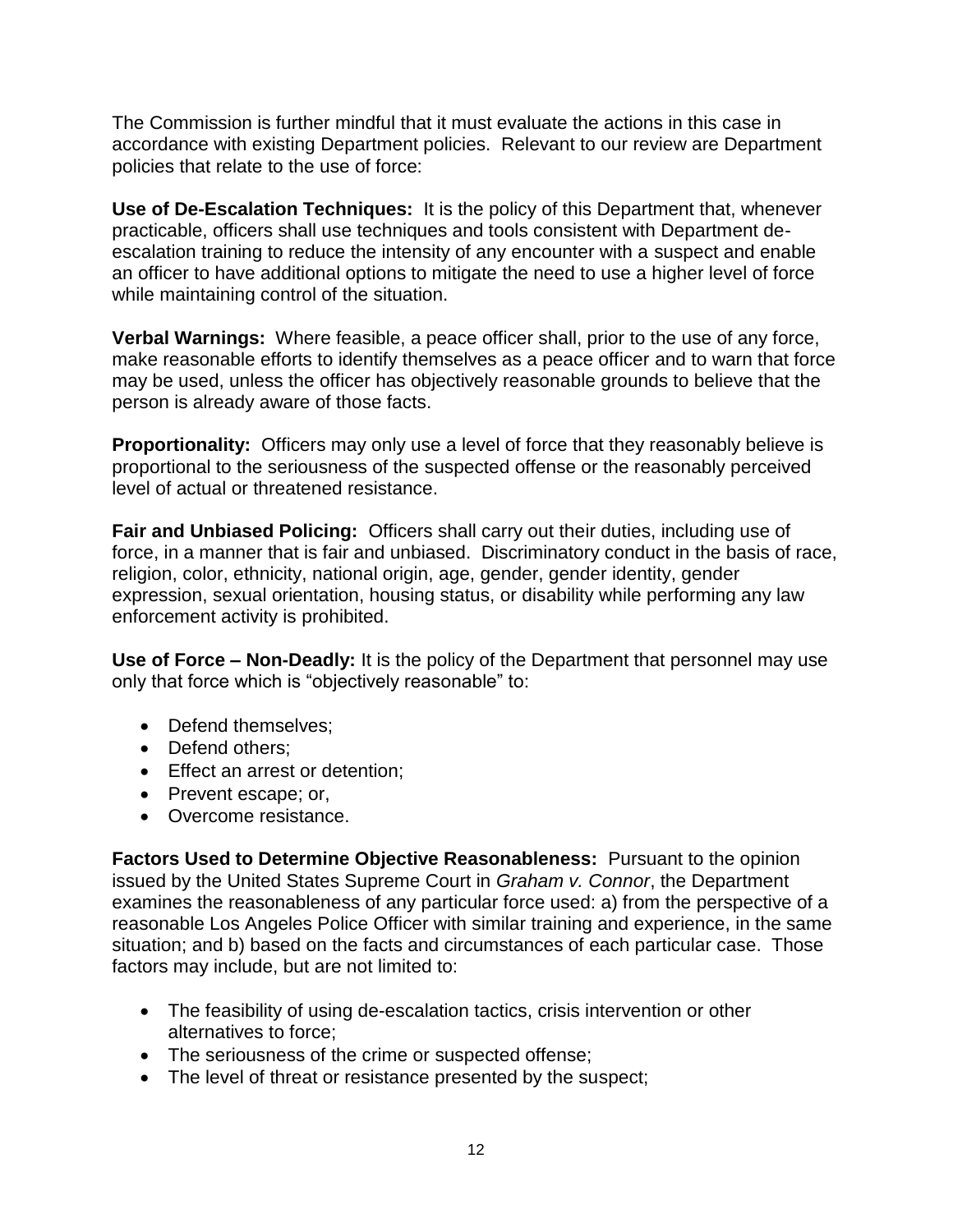- Whether the suspect was posing an immediate threat to the officers or a danger to the community;
- The potential for injury to citizens, officers or suspects;
- The risk or apparent attempt by the suspect to escape;
- The conduct of the suspect being confronted (as reasonably perceived by the officer at the time);
- The amount of time and any changing circumstances during which the officer had to determine the type and amount of force that appeared to be reasonable;
- The availability of other resources;
- The training and experience of the officer;
- The proximity or access of weapons to the suspect;
- Officer versus suspect factors such as age, size, relative strength, skill level, injury/exhaustion and number of officers versus suspects;
- The environmental factors and/or other exigent circumstances; and,
- Whether a person is a member of a vulnerable population.

**Drawing or Exhibiting Firearms:** Unnecessarily or prematurely drawing or exhibiting a firearm limits an Officers alternatives in controlling a situation, creates unnecessary anxiety on the part of citizens, and may result in an unwarranted or accidental discharge of the firearm. Officers shall not draw or exhibit a firearm unless the circumstances surrounding the incident create a reasonable belief that it may be necessary to use the firearm. When an officer has determined that the use of deadly force is not necessary, the officer shall, as soon as practicable, secure or holster the firearm. Any drawing and exhibiting of a firearm shall conform with this policy on the use of firearms. Moreover, any intentional pointing of a firearm at a person by an officer shall be reported. Such reporting will be published in the Department's year-end use of force report.

**Use of Force – Deadly:** It is the policy of the Department that officers shall use deadly force upon another person only when the officer reasonably believes, based on the totality of circumstances, that such force is necessary for either of the following reasons:

- To defend against an imminent threat of death or serious bodily injury to the officer or another person; or,
- To apprehend a fleeing person for any felony that threatened or resulted in death or serious bodily injury, if the officer reasonably believes that the person will cause death or serious bodily injury to another unless immediately apprehended.

In determining whether deadly force is necessary, officers shall evaluate each situation in light of the particular circumstances of each case and shall use other available resources and techniques if reasonably safe and feasible. Before discharging a firearm, officers shall consider their surroundings and potential risks to bystanders to the extent feasible under the circumstances.

**Note:** Because the application of deadly force is limited to the above scenarios, an officer shall not use deadly force against a person based on the danger that person poses to themselves, if an objectively reasonable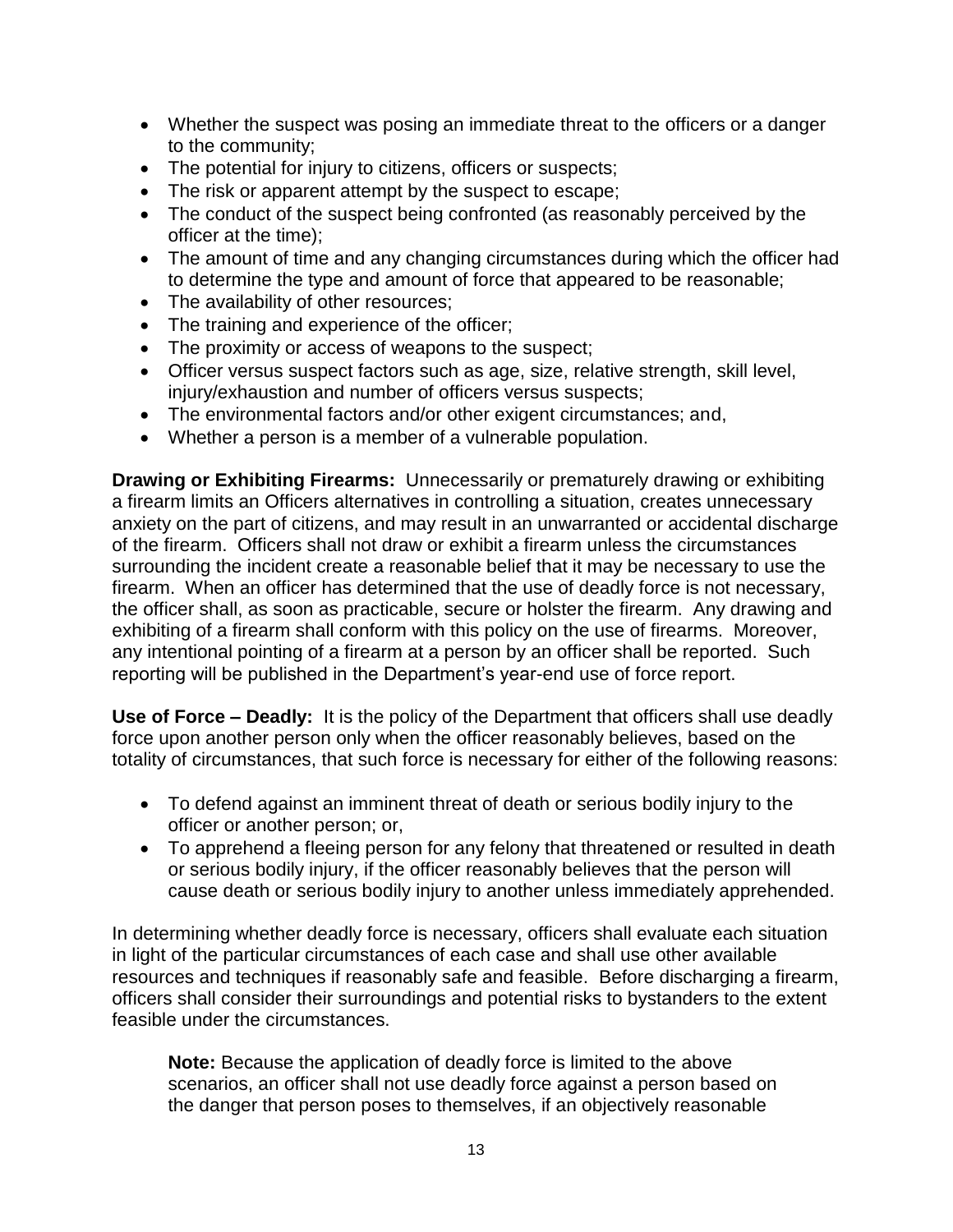officer would believe the person does not pose an imminent threat of death or serious bodily injury to the officer or another person.

**The Department's Evaluation of Deadly Force:** The Department will analyze an Officers use of deadly force by evaluating the totality of the circumstances of each case consistent with the California Penal Code Section 835(a), as well as the factors articulated in *Graham v. Connor*.

**Rendering Aid:** After any use of force, officers shall immediately request a rescue ambulance for any person injured. In addition, officers shall promptly provide basic and emergency medical assistance to all members of the community, including victims, witnesses, subjects, suspects, persons in custody, suspects of a use of force and fellow officers:

- To the extent of the Officers training and experience in first aid/CPR/AED; and
- To the level of equipment available to the officer at the time assistance is needed.

**Warning Shots:** It is the policy of this Department that warning shots shall only be used in exceptional circumstances where it might reasonably be expected to avoid the need to use deadly force. Generally, warning shots shall be directed in a manner that minimizes the risk of injury to innocent persons, ricochet dangers and property damage.

**Shooting at or From Moving Vehicles:** It is the policy of this Department that firearms shall not be discharged at a moving vehicle unless a person in the vehicle is immediately threatening the officer or another person with deadly force by means other than the vehicle. The moving vehicle itself shall not presumptively constitute a threat that justifies an Officers use of deadly force. An officer threatened by an oncoming vehicle shall move out of its path instead of discharging a firearm at it or any of its occupants. Firearms shall not be discharged from a moving vehicle, except in exigent circumstances and consistent with this policy regarding the use of Deadly Force.

**Note:** It is understood that the policy regarding discharging a firearm at or from a moving vehicle may not cover every situation that may arise. In all situations, officers are expected to act with intelligence and exercise sound judgement, attending to the spirit of this policy. Any deviations from the provisions of this policy shall be examined rigorously on a case by case basis. The involved officer must be able to clearly articulate the reasons for the use of deadly force. Factors that may be considered include whether the officer's life or the lives of others were in immediate peril and there was no reasonable or apparent means of escape.

**Requirement to Report Potential Excessive Force:** An officer who is present and observes another officer using force that the present and observing officer believes to be beyond that which is necessary, as determined by an objectively reasonable officer under the circumstances based upon the totality of information actually known to the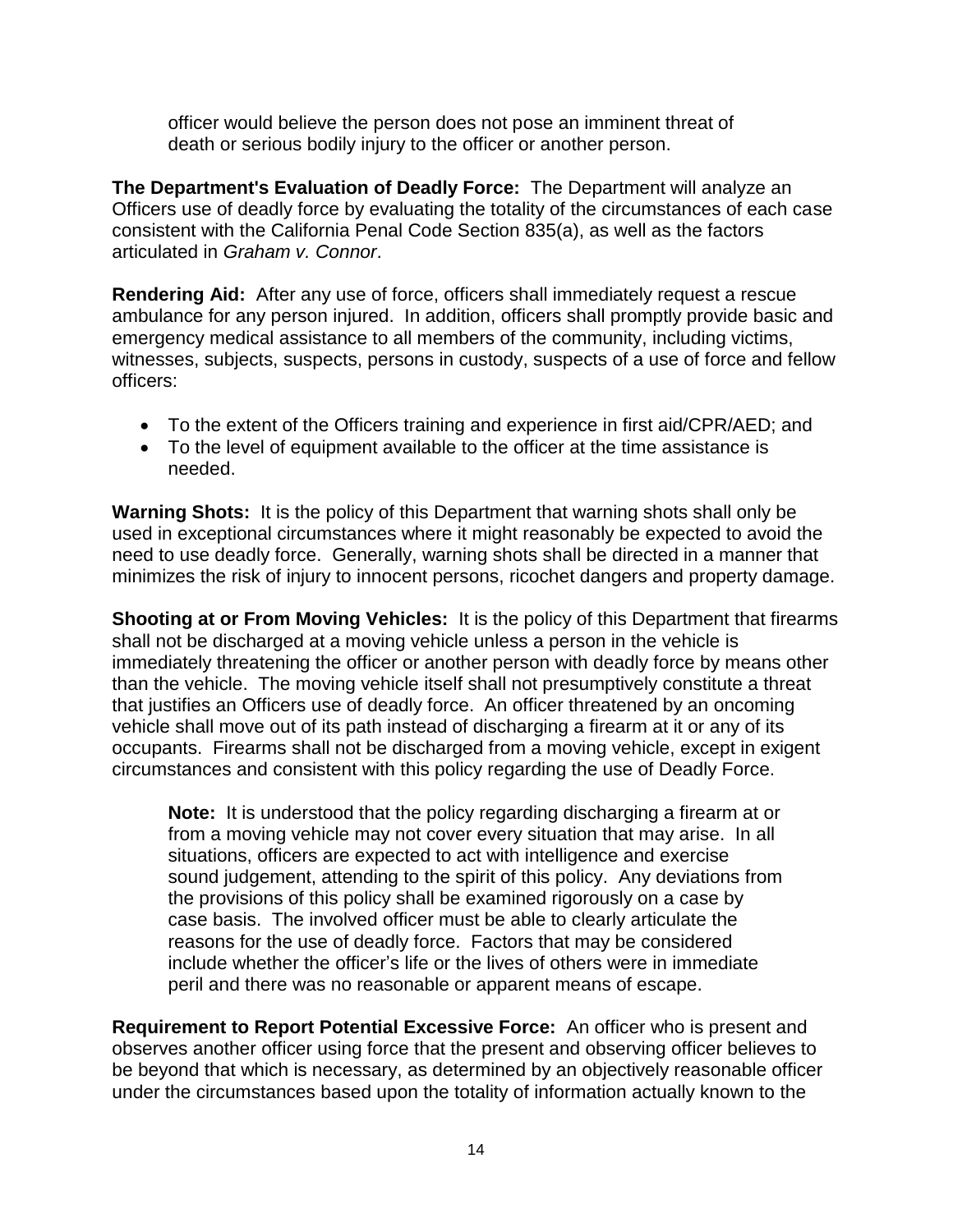officer, shall report such force to a superior officer.

**Requirement to Intercede When Excessive Force is Observed:** An officer shall intercede when present and observing another officer using force that is clearly beyond that which is necessary, as determined by an objectively reasonable officer under the circumstances, taking into account the possibility that other officers may have additional information regarding the threat posed by a suspect.

#### **Definitions**

**Deadly Force:** Deadly force is defined as any use of force that creates a substantial risk of causing death or serious bodily injury, including but not limited to, the discharge of a firearm.

**Feasible:** Feasible means reasonably capable of being done or carried out under the circumstances to successfully achieve the arrest or lawful objective without increasing risk to the officer or another person.

**Imminent:** Pursuant to California Penal Code 835a(e)(2), "[A] threat of death or serious bodily injury is "imminent" when, based on the totality of the circumstances, a reasonable officer in the same situation would believe that a person has the present ability, opportunity, and apparent intent to immediately cause death or serious bodily injury to a peace officer or another person. An imminent harm is not merely a fear of future harm, no matter how great the fear and no matter how great the likelihood of the harm, but is one that, from appearances, must be instantly confronted and addressed."

**Necessary:** In addition to California Penal Code 835(a), the Department shall evaluate whether deadly force was necessary by looking at: a) the totality of the circumstances from the perspective of a reasonable Los Angeles Police Officer with similar training and experience; b) the factors used to evaluate whether force is objectively reasonable; c) an evaluation of whether the officer exhausted the available and feasible alternatives to deadly force; and d) whether a warning was feasible and/or given.

**Objectively Reasonable:** The legal standard used to determine the lawfulness of a use of force is based on the Fourth Amendment to the United States Constitution. See *Graham v. Connor*, 490 U.S. 386 (1989). *Graham* states, in part, "The reasonableness of a particular use of force must be judged from the perspective of a reasonable officer on the scene, rather than with the 20/20 vision of hindsight. The calculus of reasonableness must embody allowance for the fact that police officers are often forced to make split-second judgments - in circumstances that are tense, uncertain and rapidly evolving - about the amount of force that is necessary in a particular situation. The test of reasonableness is not capable of precise definition or mechanical application."

The force must be reasonable under the circumstances known to or reasonably believed by the officer at the time the force was used. Therefore, the Department examines all uses of force from an objective standard rather than a subjective standard.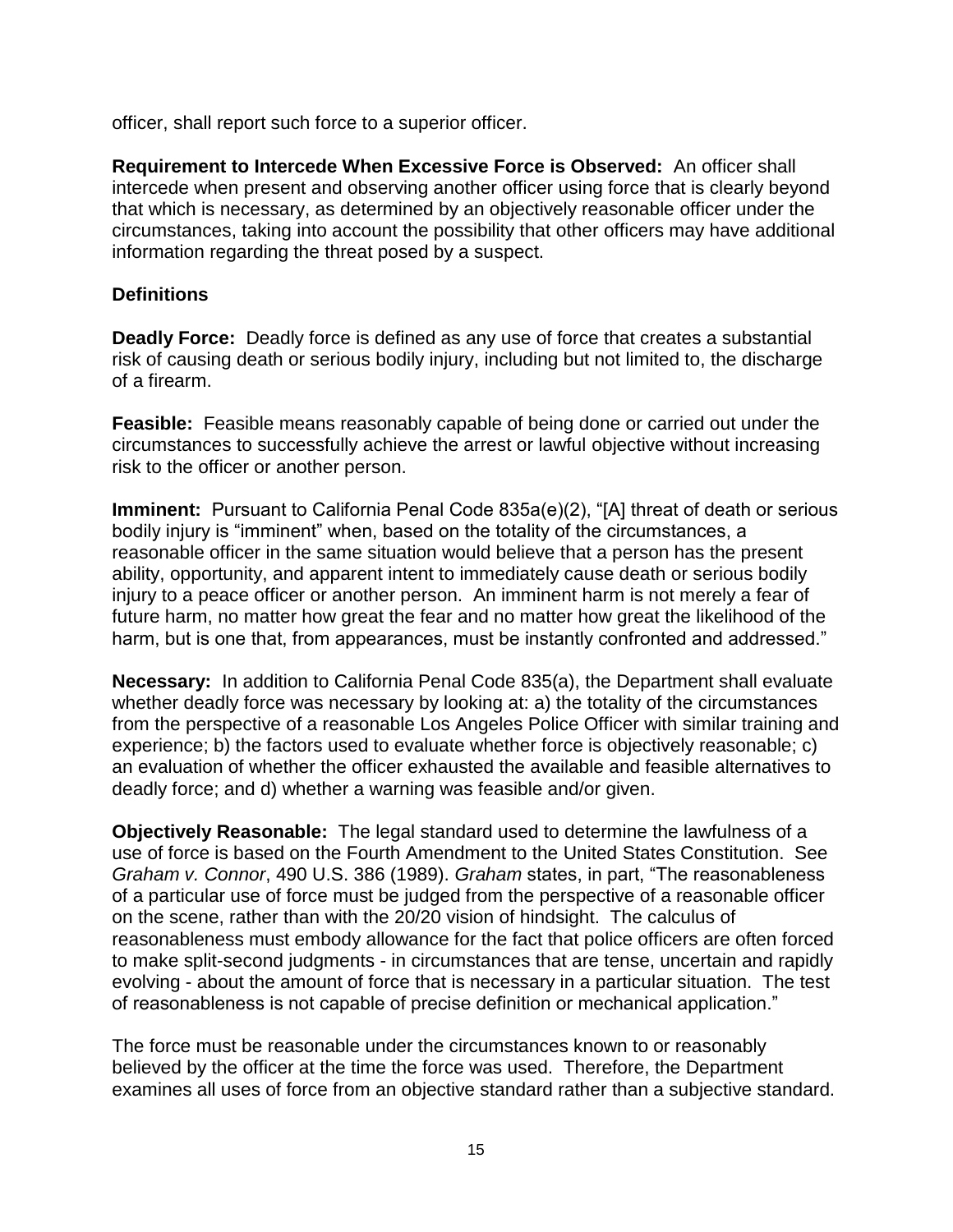**Serious Bodily Injury:** Pursuant to California Penal Code Section 243(f)(4) Serious Bodily Injury includes but is not limited to:

- Loss of consciousness;
- Concussion;
- Bone Fracture;
- Protracted loss or impairment of function of any bodily member or organ;
- A wound requiring extensive suturing; and,
- Serious disfigurement.

**Totality of the Circumstances:** All facts known to or reasonably perceived by the officer at the time, including the conduct of the officer and the suspect leading up to the use of force.

**Vulnerable Population**: Vulnerable populations include, but are not limited to, children, elderly persons, people who are pregnant, and people with physical, mental, and developmental disabilities.

**Warning Shots:** The intentional discharge of a firearm off target not intended to hit a person, to warn others that deadly force is imminent.

### **A. Tactics**

#### **Tactical De-Escalation**

#### *Tactical De-Escalation Techniques*

- *Planning*
- *Assessment*
- *Time*
- *Redeployment and/or Containment*
- *Other Resources*
- *Lines of Communication*

Tactical de-escalation does not require that an officer compromise his or her safety or increase the risk of physical harm to the public. De-escalation techniques should only be used when it is safe and prudent to do so.

**Planning** – Officers A and B had been partners for approximately four years. During their time as partners, Officers A and B discussed tactics, planning, contact and cover roles, and developed secret cues only they knew. Officer A stated that he/she and Officer B would create a plan for certain incidents and handle other incidents as they developed. Observing multiple people congregating in a parking lot known for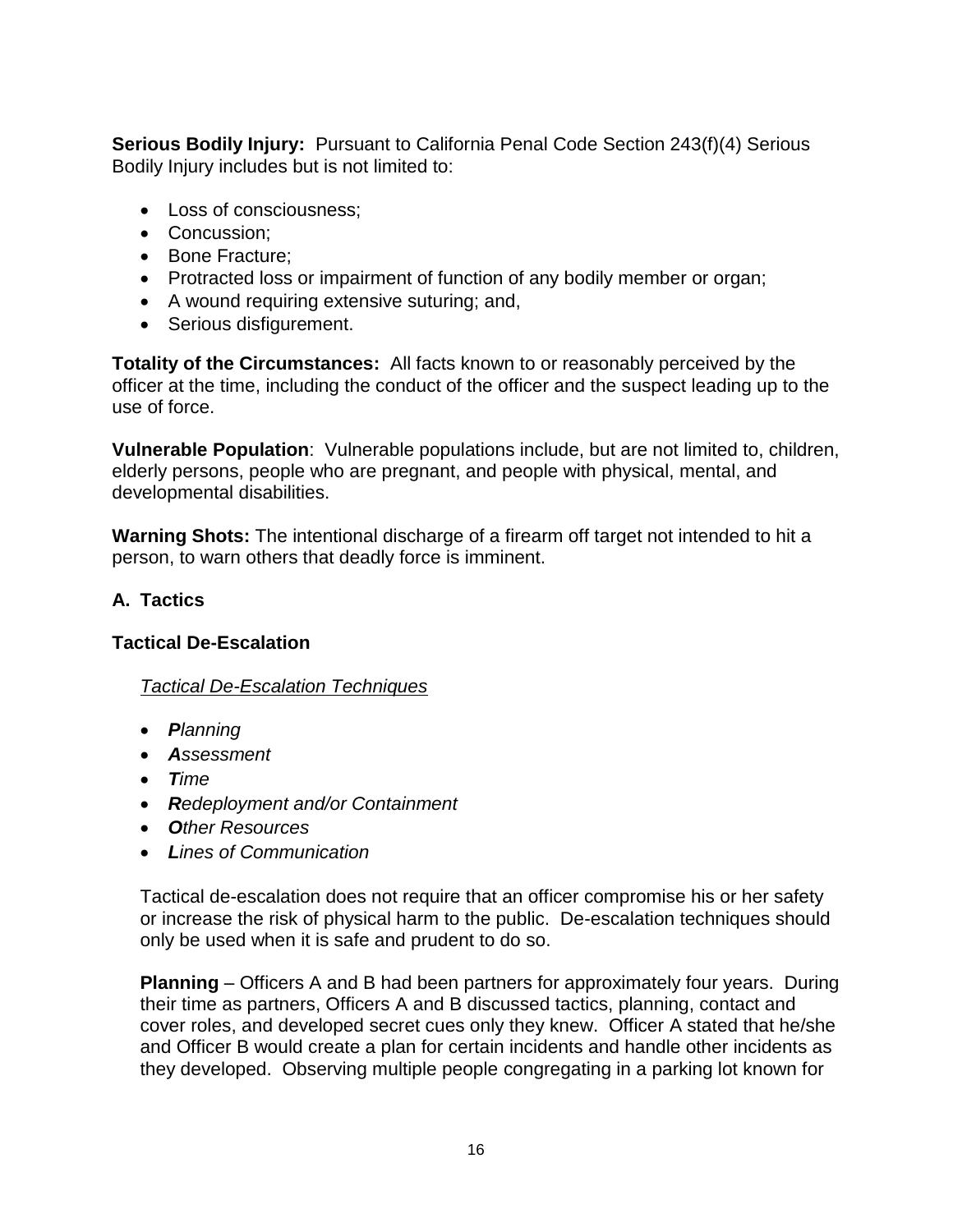criminal/gang activity, Officers A and B planned to conduct a "foot beat" to address violations.

Following the OIS, Sergeants A and C worked together to create a plan to manage to the OIS scene and the ongoing tactical incident. Sergeant A agreed to monitor Officers A and B while Sergeant C managed the ongoing tactical incident.

**Assessment** – Entering the parking lot, Officer B observed Subject 1 make a tossing motion towards a parked vehicle; Officer B's assessment was that Subject 1 had discarded contraband in the vehicle. Looking inside the vehicle, Officer B observed a handgun on the rear passenger seat. Officer B directed Officer A to detain Subject 1; Officer A's assessment was that Officer B had observed "something significant within the vehicle," possibly a handgun. Assessing the parking lot, Officer B observed numerous people nearby. Because he/she did not want "all the other people" to hear, Officer B did not tell Officer A about the handgun in the vehicle; Officer B's assessment was that the people may access the handgun and utilize it against the officers.

After Officer A contacted Subject 1, and the non-lethal UOF ensued, Officer B assessed that Officer A was struggling to control Subject 1 and requested backup units. Officer B attempted to assist Officer A but also became concerned about people approaching the vehicle. When Officer A went in foot pursuit, Officer B's assessment was that Subject 1 may return to the vehicle or attempt to exit a pedestrian gate accessing the street; Officer B remained in the parking lot monitoring the vehicle and the gate. Approximately 54 seconds later, Officer B's reassessed and followed Officer A's path of travel.

When Subject 1 laid prone on the ground during the foot pursuit, Officer A's initial assessment was that he was surrendering. Officer A made the same initial assessment when Subject 1 stopped on the patio of the residence. When Subject 1 entered the residence, Officer A assessed that Subject 1 was going to flee out the back door. Officer A also assessed that the children did not know Subject 1 and that he may have posed a risk to their safety. When Subject 1 turned the TASER on him/her, Officer A's assessment was that his/her body was going to shut down, that he/she would be incapacitated, and that Subject 1 may seriously injure or kill him/her. When Subject 1 surrendered outside the residence, Officer A determined the need to advise CD that officers needed help.

**Time** – Sergeants A and C utilized time upon arriving at the scene to formulate a tactical plan and divide responsibilities. Sergeant A began asking officers at scene to direct him/her to the officers involved in the OIS. Sergeant A determined that he/she would monitor Officers A and B. Sergeant C determined that he/she would oversee the ongoing tactical situation. Sergeant C formed teams to locate the children, look for victims, and secure the OIS scene. Sergeant C utilized time to ensure the team members gathered the appropriate equipment prior to entering the residence, subsequent to the OIS.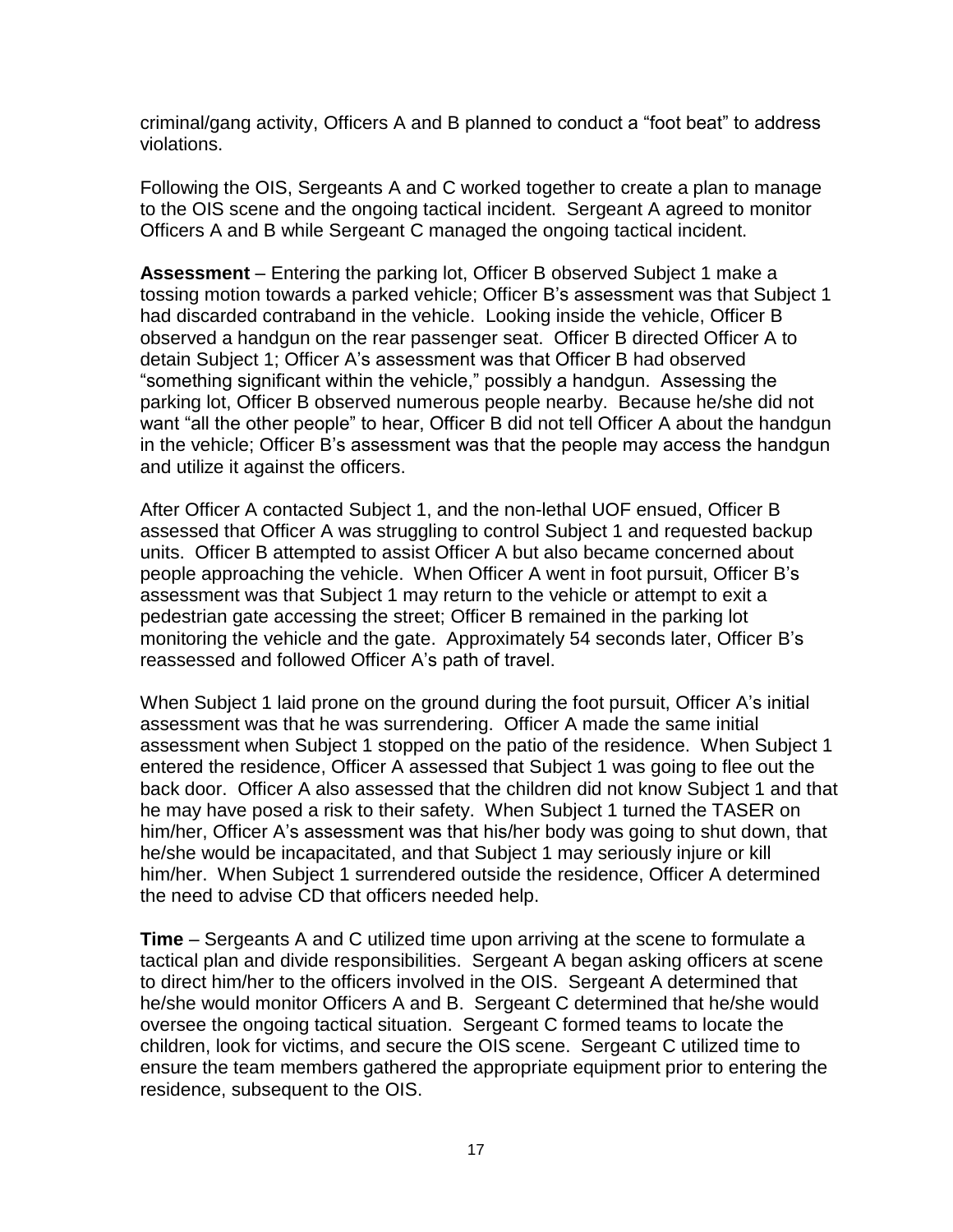**Redeployment and/or Containment** – After observing the handgun inside the vehicle, Officers A and B attempted to contain Subject 1 in the parking lot; however, the officers' actions are more aptly described as apprehension.

**Other Resources** – Observing that Officer A was struggling to control Subject 1, Officer B requested backup units to respond to their location. Following the OIS, Officer A advised CD that officers needed help.

**Lines of Communication** – When Officers A and B exited their police vehicle to conduct a "foot beat" to address "violations," they did not advise Communications CD of their location at that point.

Believing that Subject 1 was trying to discard contraband, Officer B told Officer A "toss, toss"; however, Officer B was not sure Officer A heard him/her. Looking inside the vehicle, Officer B observed a handgun on the rear seat. While Officer B believed that Subject 1 had discarded the handgun, he/she did not advise CD of their location at that point. According to Officer B, he/she told Officer A to "grab him," referring to Subject 1. According to Officer A, Officer B "patted" him/her and "gestured" to detain Subject 1. Based on his/her partner's demeanor, Officer A believed that Officer B had observed "something significant within the vehicle," possibly a handgun. After returning to the vehicle, Officer B advised CD of their location.

Observing that Officer A was struggling to control Subject 1, Officer B requested backup units to respond to their location. Officer B also verbalized with Subject 1 by telling him to stay calm and to comply with Officer A. Officer A advised Subject 1 that if he continued to resist, he could be tased. During his/her repeated contacts with Subject 1, Officer A directed Subject 1 to stop fighting and follow his/her directions. Following the OIS, Officer A advised CD that officers needed help.

The BOPC was critical of Officers A and B's disregard for their predetermined roles and their lack of a tactical plan upon entering the parking lot. Officer A stated that Officer B drove their police vehicle while Officer A was the passenger. As the passenger, Officer A believed he/she would be the cover officer and in charge of communications, as well as the MDC, while Officer B would be the contact officer. Despite this belief, Officer A walked past Officer B to initiate contact with Subjects 1 and 2, without broadcasting the officers' Cod Six location or advising his/her partner of his/her intentions. Officer B stated that he/she was usually responsible for communications even when he/she was the driver officer. On the night in question, Officer B was delayed in broadcasting their Code Six location.

The BOPC was critical of a lack of communication between Officers A and B. When Officer B discovered the handgun in the vehicle, he/she directed Officer A to detain Subject 1 but gave no verbal indication of what he/she had observed. Officer B did not create or discuss a plan with Officer A for detaining Subject 1 and did not create a plan to address the presence of the handgun or the people moving towards the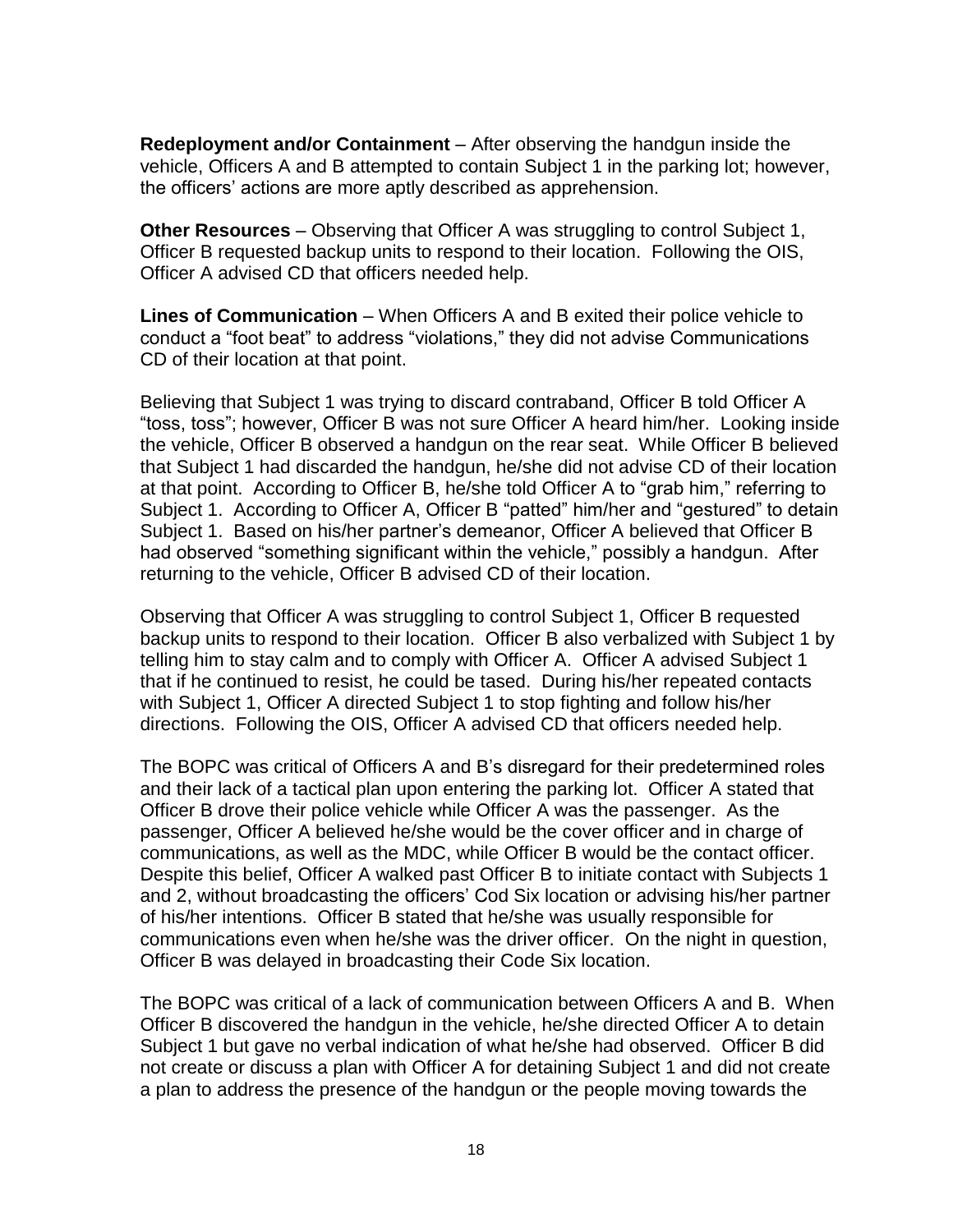vehicle. The BOPC was also critical of the officers' failure to advise CD that Officer A was in foot pursuit.

The BOPC was critical of Officers A and B's failure to transition to containment mode. The BOPC noted that Officer B knew Subject 1 from a prior arrest and could have apprehended him later. The BOPC felt the officers should have transitioned to containment mode once Subject 1 fled, broadcast his direction of travel, and remained together in the parking lot to secure the handgun. The BOPC was also critical of Officer A's decision to engage Subject 1 in apprehension mode and enter an unknown residence. The BOPC was further critical of Officer B's decision not to immediately join his/her partner in the foot pursuit. The BOPC opined that the officers' decisions unnecessarily placed each other in danger.

The BOPC discussed redeployment opportunities within this incident. Officer A had many opportunities to redeploy and create distance between him/herself and Subject 1. However, Officer A did not create distance and instead approached Subject 1 repeatedly during the ongoing incident. Creating distance would have provided Officer A with more time to request assistance, create a plan, and gather more information from Officer B.

- The BOPC noted the following tactical considerations:
	- **1. Code Six** (Substantial Deviation, without Justification Officers A and B)

While on routine patrol inside the housing development, Officers A and B observed several people congregating in a parking lot known for gang activity. Officers A and B commonly monitored parking lots inside this area and knew that gang members engaged in criminal activity inside the development. Officer A observed "three individuals" he/she knew did not live within the development. Two of the people the officers observed, Subjects 1 and 2, were known criminal street gang members. Officer A had recently arrested Subject 2 for a weapons charge, and Officer B had arrested Subject 1 for interfering with a police investigation. Officer B also observed Subject 1 make a tossing motion towards a parked vehicle. To address "violations" they had observed, Officers A and B decided to conduct a "foot beat" and exited their police vehicle. Believing he/she would be conducting consensual encounters; Officer A did not advise CD of the officers' location at that point.

After exiting his/her police vehicle, Officer B approached the vehicle he/she had seen Subject 1 make a tossing motion towards. Illuminating the vehicle's interior, Officer B saw the handgun on the rear seat. While Officer B believed that Subject 1 had discarded the handgun, he/she did not advise CD of their location at that point. Instead, Officer B directed Officer A to detain Subject 1 and then returned to the vehicle before advising CD of their location. According to the FID investigation, approximately 35 seconds elapsed between the officers' arrival in the parking lot, and when Officer B broadcast their Code Six location.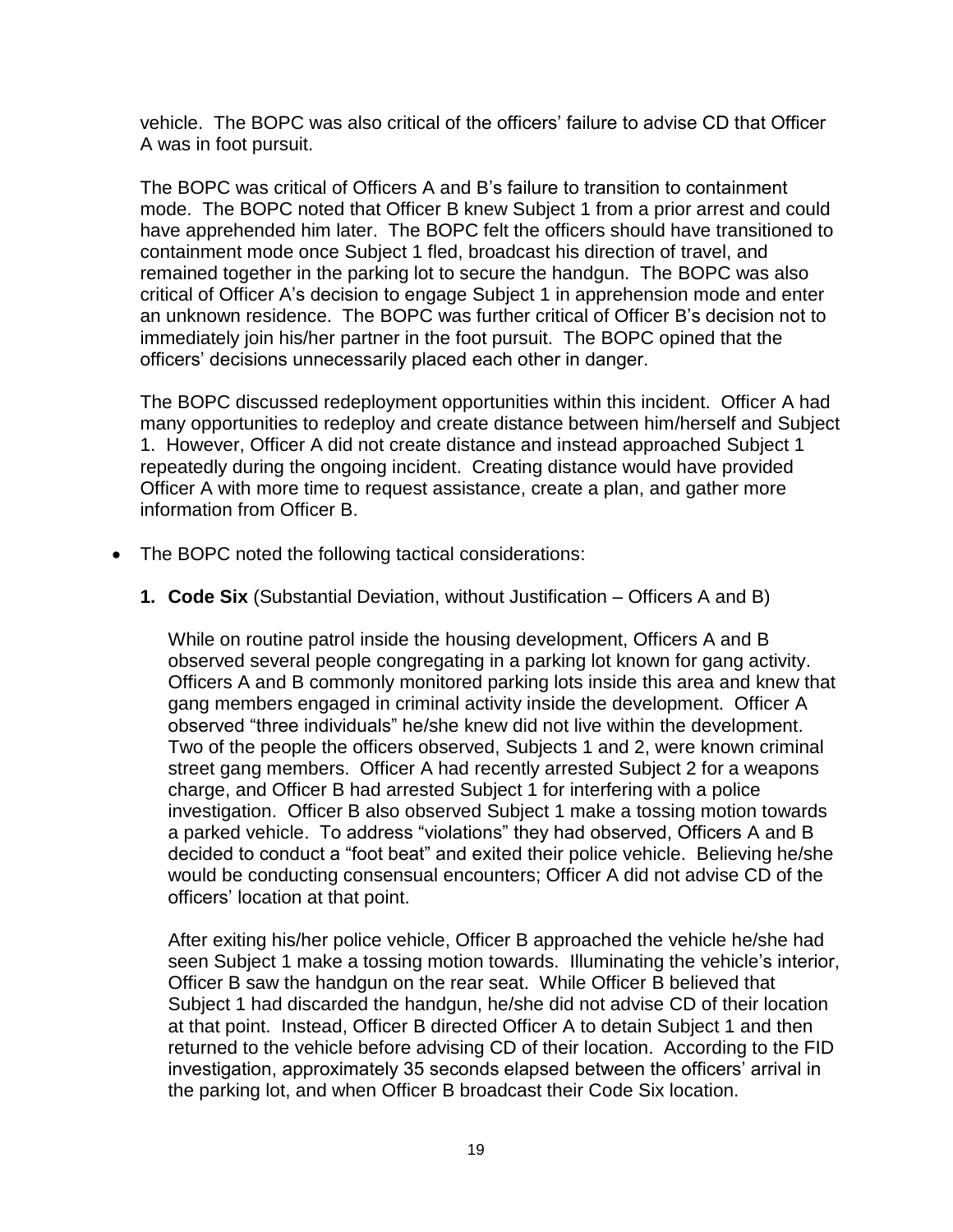The BOPC noted the expectation of officers who are making public contact to place themselves Code Six. The BOPC noted that when Officers A and B drove into the parking lot, they observed two known gang members they had previously arrested, and who may have been trespassing in the development. The BOPC also noted that Officer B had observed Subject 1 make a tossing motion towards the vehicle. When the officers exited their vehicle, their stated intention was to conduct a foot beat and engage in consensual encounters; however, they did not place themselves Code Six. Believing that Subject 1 may have discarded contraband in the vehicle, Officer B went to investigate while Officer A approached Subject 2; neither officer placed themselves Code Six at that point. The BOPC determined that the officers did not place themselves Code Six until after Officer B returned to the vehicle and Officer A approached Subject 1 to detain him, approximately 35 seconds after the officers' arrival in the parking lot.

Based on the totality of the circumstances, the BOPC determined that Officers A and B's actions were a substantial deviation, without justification, from approved Department tactical training.

**2. Tactical Planning/Communication** (Substantial Deviation, without Justification – Officers A and B)

Prior to approaching Subject 1, Officers A and B did not create a plan for contacting Subject 1, a known gang member. While Officer B recalled verbalizing to his/her partner, "toss, toss," as they exited their police vehicle, Officer B was not sure Officer A heard, nor did he/she attempt to clarify what observations, if any, Officer A may have made in relation to Subject 1. After exiting their police vehicle, Officer B approached the vehicle while Officer A approached the vehicle. Observing the handgun inside the vehicle, Officer B elected not to advise Officer A of his/her discovery. Officer B explained that he/she did not want to alert nearby people to the handgun, fearing that the people may access and utilize it against the officers. While Officer B believed he/she told Officer A to "grab him," referring to Subject 1, Officer A, believed Officer B "patted" him/her and "gestured" to detain Subject 1.

The BOPC was critical of Officer B's decision to not clearly communicate the presence of the handgun to his/her partner. The BOPC discussed Officer B's statements regarding his/her fear of people in the parking lot learning about the presence of the handgun and utilizing it against the officers. Officer B's decision prevented Officer A from having knowledge of the circumstances and the potential of a deadly threat nearby. Additionally, the BOPC was critical of Officers A and B's failure to create a plan prior to attempting to initiate a detention. The BOPC determined there was a reasonable amount of time to create a plan during the initial portion of the incident.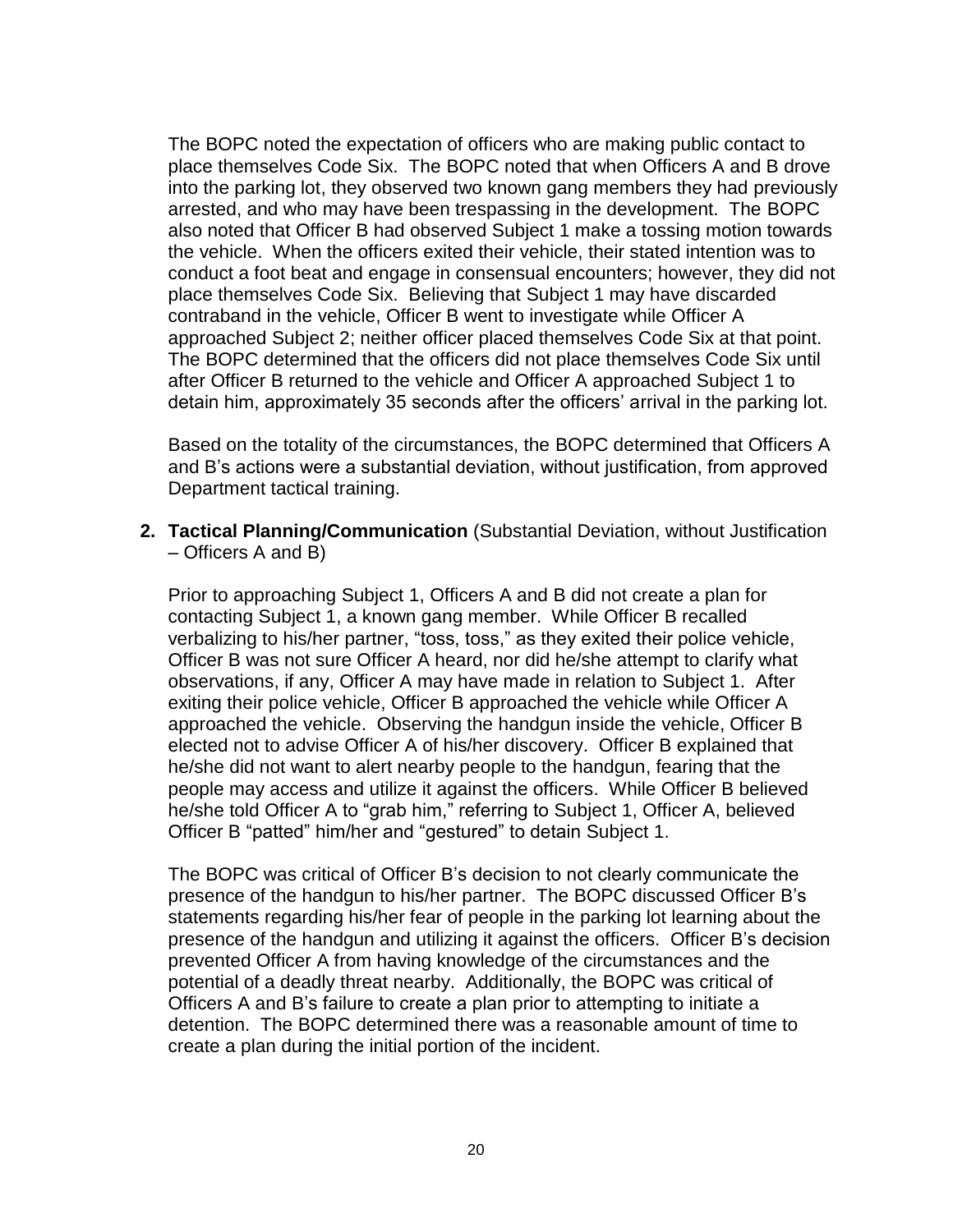Based on the totality of the circumstances, the BOPC determined that Officers A and B's actions were a substantial deviation, without justification, from approved Department tactical training.

**3. Contact/Cover Roles** (Substantial Deviation, without Justification – Officers A and B)

While Officer A believed that as the passenger officer he/she was responsible for communications and monitoring their police vehicle's MDC, Officer B said that he/she is usually responsible for communications when he/she and Officer A were working together. While both officers believed they were cover and communications, both acted as contact officers as they conducted independent investigations in the parking lot. While Officer A knew Officer B was "canvassing" or was going to "try to make contact with somebody," Officer A elected to simultaneously contact Subject 2.

Directing Officer A to detain Subject 1, Officer B elected to return to the vehicle, while Officer A approached Subject 1. As Officer A struggled with Subject 1 in the parking lot, Officer B briefly assisted before returning to the vehicle. When Subject 1 fled, Officer A pursued him/her on foot while Officer B remined with the vehicle. As Officer A pursued Subject 1 through the development, he/she repeatedly closed distance on Subject 1 without Officer B present. When Subject 1 entered the residence, Officer A pursued him inside without Officer B present. While Officer A believed Officer B was behind him/her during the foot pursuit, he/she did not verify if Officer B was present.

The BOPC was critical of Officers A and B's decision to conduct two independent investigations simultaneously. The BOPC determined that Officers A and B should have clearly designated their roles prior to exiting the police vehicle. The BOPC determined that without a clear understanding of their roles, both officers acted as contact officers, leaving them both without the benefit of a cover officer. Additionally, the BOPC determined that when Officer A approached Subject 1 to detain him, Officer B became the cover officer. The BOPC noted that as cover officer, Officer B should have alerted the contact officer, Officer A, to the presence of the handgun.

The BOPC was critical of Officer A's decision to pursue Subject 1 without Officer B. The BOPC considered Officer A's statement that he/she believed Officer B was behind him/her for the duration of the foot pursuit. However, Officer A did not verify Officer B's presence and did not observe him/her at any time during his/her pursuit of Subject 1 or subsequent non-lethal, less-lethal, and lethal uses of force. As Officer A had the ability to verify whether Officer B was present during the foot pursuit, the BOPC determined it was not a reasonable choice to pursue Subject 1 without the benefit of a cover officer.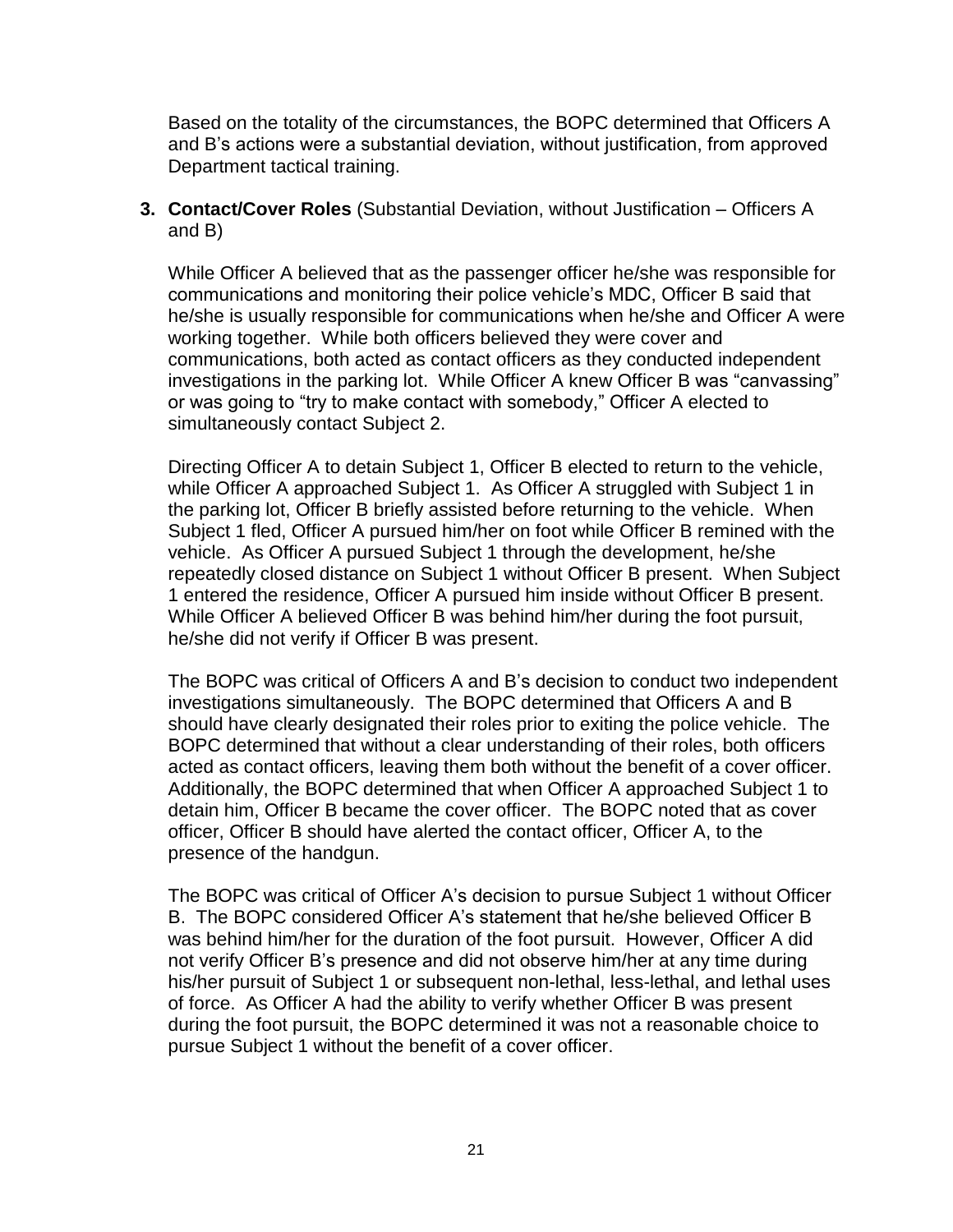The BOPC was critical of Officer B's decision to return to the vehicle instead of remaining with Officer A while he/she attempted to subdue Subject 1 in the parking lot. The BOPC was also critical of Officer B's decision to remain in the parking lot while Officer A chased Subject 1 on foot, disregarding his/her duty as a cover officer. The BOPC determined Officer B's decision was not a reasonable choice and placed Officer A in unnecessary danger as he/she attempted to subdue a violent suspect.

Based on the totality of the circumstances, the BOPC determined that Officers A and B's actions were a substantial deviation, without justification, from approved Department tactical training.

**4. Foot Pursuit Tactics** (Substantial Deviation, without Justification – Officers A and B)

When Subject 1 fled, Officer A chased him alone. While Officer B observed Officer A run after Subject 1, he/she did not follow and neither officer broadcast that Officer A was in foot pursuit. Instead of following Officer A, Officer B remained in the parking lot monitoring the vehicle and a pedestrian gate that he/she believed Subject 1 would try to access by doubling back on his path. Officer B made repeated attempts to retrieve the handgun from the vehicle but was unsuccessful. Officer A did not verbally communicate his/her intention to chase Subject 1 to his/her partner, and Officer B did not tell his/her partner that he/she was going to remain in the parking lot. Approximately 54 seconds elapsed between the time Officer A pursued Subject 1 from the parking lot and when Officer B followed.

The BOPC was critical of Officer B's decision to remain in the parking lot after observing Officer A engage in a foot pursuit. The BOPC discussed Officer B's articulation for remaining in the lot. Officer B, prior to the foot pursuit, had observed Subject 1 resist Officer A and sweep his/her legs, causing Officer A to fall to the ground. Despite his/her observations, Officer B determined that he/she would remain in the parking lot to monitor the handgun while Officer A pursued Subject 1. The BOPC opined that Officer B placed more importance on the handgun than on remaining with Officer A. The BOPC determined that Officer B's decision unnecessarily placed Officer A in danger.

The BOPC was also critical of Officer A's decision to pursue Subject 1 without Officer B. The BOPC considered Officer A's statement that he/she believed Officer B was behind him/her for the duration of the foot pursuit. However, Officer A did not verify Officer B's presence and did not observe him/her at any point during the foot pursuit. As Officer A had the ability to verify whether Officer B was present during the foot pursuit, the BOPC determined it was not a reasonable choice to pursue Subject 1 alone. The BOPC also determined it was not a reasonable choice to pursue Subject 1 into the residence. As Officer A did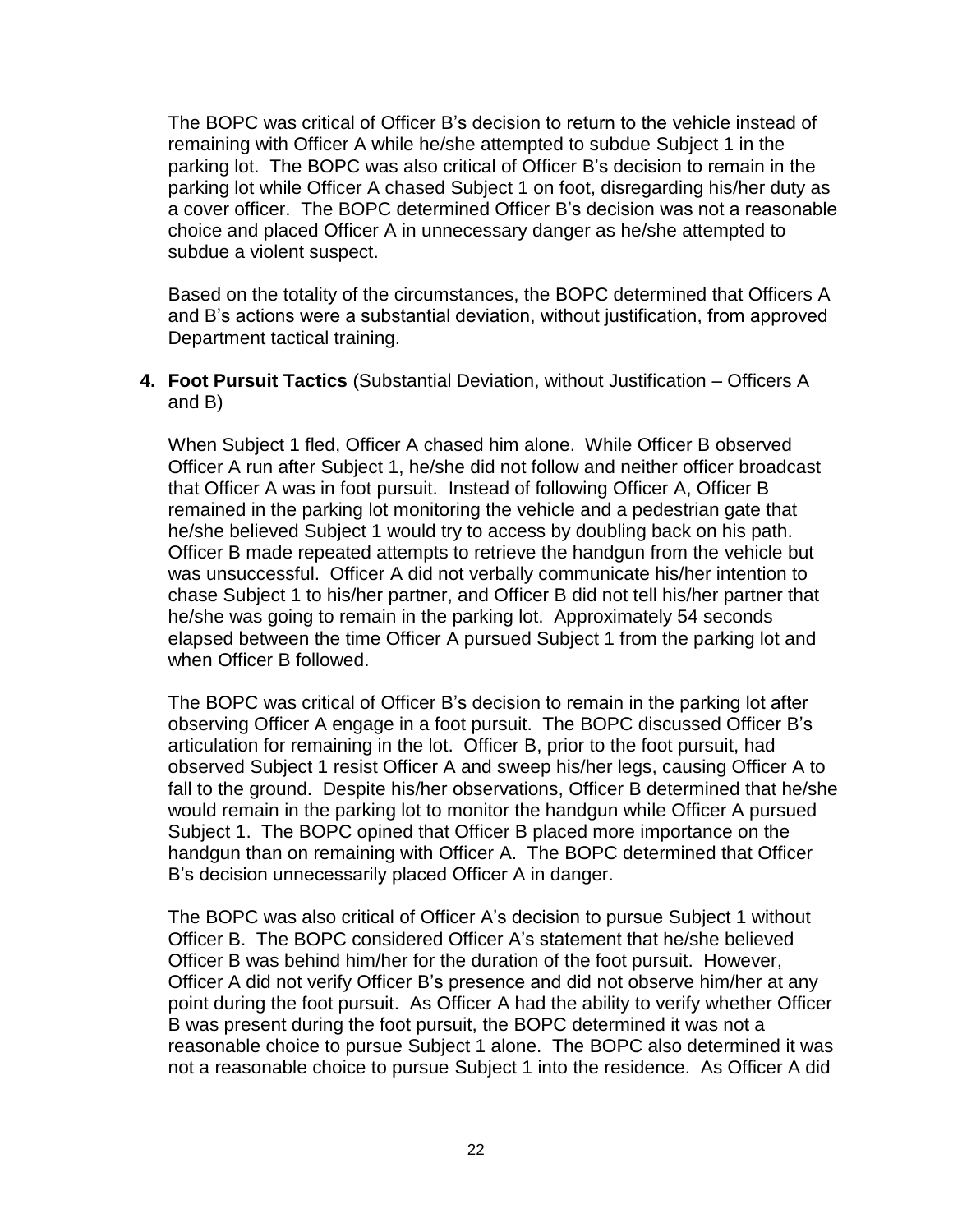not know if Subject 1 was armed, the BOPC would have preferred that Officer A had contained the residence and waited for additional resources.

The BOPC was further critical of Officers A and B's failure to advise CD that Officer A was in foot pursuit. The BOPC discussed that during the foot pursuit, Officer A repeatedly approached Subject 1 and entered the residence without advising CD that he/she was chasing Subject 1. Because Officers A and B did not broadcast their foot pursuit, responding officers were unaware of Officer A's exact location.

Based on the totality of the circumstances, the BOPC determined that Officers A and B's actions were a substantial deviation, without justification, from approved Department tactical training.

**5. Situational Awareness** (Substantial Deviation, without Justification – Officer A)

The BOPC was critical of Officer A's decision to follow Subject 1 into the residence. The BOPC would have preferred that Officer A had set up containment around the residence as opposed to entering the residence. The BOPC considered Officer A's desire to protect the children inside the residence; however, Officer A also believed Subject 1 was going to run out of the residence via the back door. The BOPC determined that Officer A's statement regarding his/her desire to protect the children conflicted with his/her belief that Subject 1 was going to flee the residence. The BOPC believed that Officer A's actions were not reasonable.

Based on the totality of the circumstances, the BOPC determined that Officer A's actions were a substantial deviation, without justification, from approved Department tactical training.

**6. Separation** (Substantial Deviation, without Justification – Officer B)

With Subject 1 in custody, Officer B left Officer A alone, returned to the vehicle, and discovered that the handgun was gone. Joined by responding officers, Officer B returned to his/her partner's location.

The BOPC noted that when Officer B left his/her partner alone with Subject 1 outside the residence, an agitated group was starting to form nearby. While Officer B was concerned about people accessing the handgun in the vehicle, the BOPC was critical of Officer B's decision to leave Officer A alone. The BOPC would have preferred that Officer B had sent a responding unit to secure the vehicle. The BOPC determined that Officer B's decision unnecessarily left Officer A in a dangerous situation.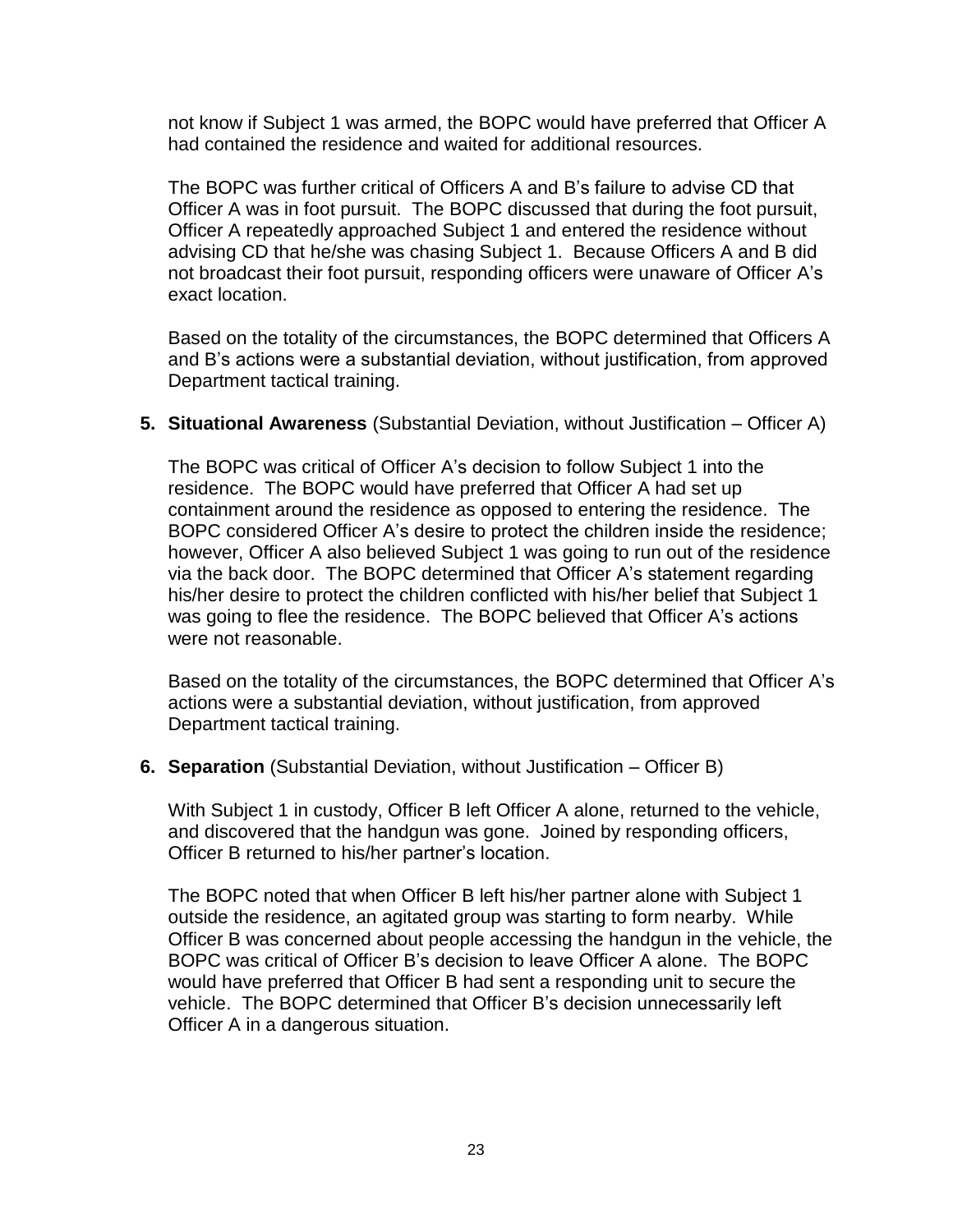Based on the totality of the circumstances, the BOPC determined that Officer B's actions were a substantial deviation, without justification, from approved Department tactical training.

• In conducting an objective assessment of this case, the BOPC determined that Officers A and B's tactics substantially deviated, without justification, from Department policy and training, requiring a finding of Administrative Disapproval.

Each tactical incident merits a comprehensive debriefing. In this case, there were identified areas where improvements could be made. A Tactical Debrief is the appropriate forum for involved personnel to discuss individual actions that took place during this incident.

Officers A and B were to attend a Tactical Debrief, where the specific identified topics would be discussed.

The BOPC found Officer A and B's tactics to warrant a finding of Administrative Disapproval.

### **B. Drawing and Exhibiting**

• **Officer A**

### **First Occurrence**

According to Officer A, during the "fight" for his/her TASER, he/she was feeling the TASER's "full effect." Officer A described the TASER's effect as "extreme pain through the entire left side" of his/her body. Officer A believed his/her "entire body was going to shut down." Officer A believed that were his/her body to shut down, Subject 1 could inflict "serious bodily injury" or even "kill" him/her. In response, Officer A unholstered his/her service pistol with his/her right hand, holding it in a close contact position, while simultaneously holding onto the TASER with his/her left hand.

### **Second Occurrence**

After Officer A discharged his/her service pistol, Subject 1 ran from the residence through the back door. Officer A holstered his/her service pistol and chased Subject 1. Officer A exited the residence and observed Subject 1 stop and appear to hesitate. Officer A was no longer equipped with his/her TASER and was unsure if Subject 1 was going to continue to fight. Unsure if Subject 1 was still armed with the TASER or another weapon, Officer A unholstered his/her service pistol with his/her right hand while reaching for his/her police radio with the other. Officer A held his/her service pistol in the low-ready position, with his/her finger along the frame, and ordered Subject 1 to get down on the ground.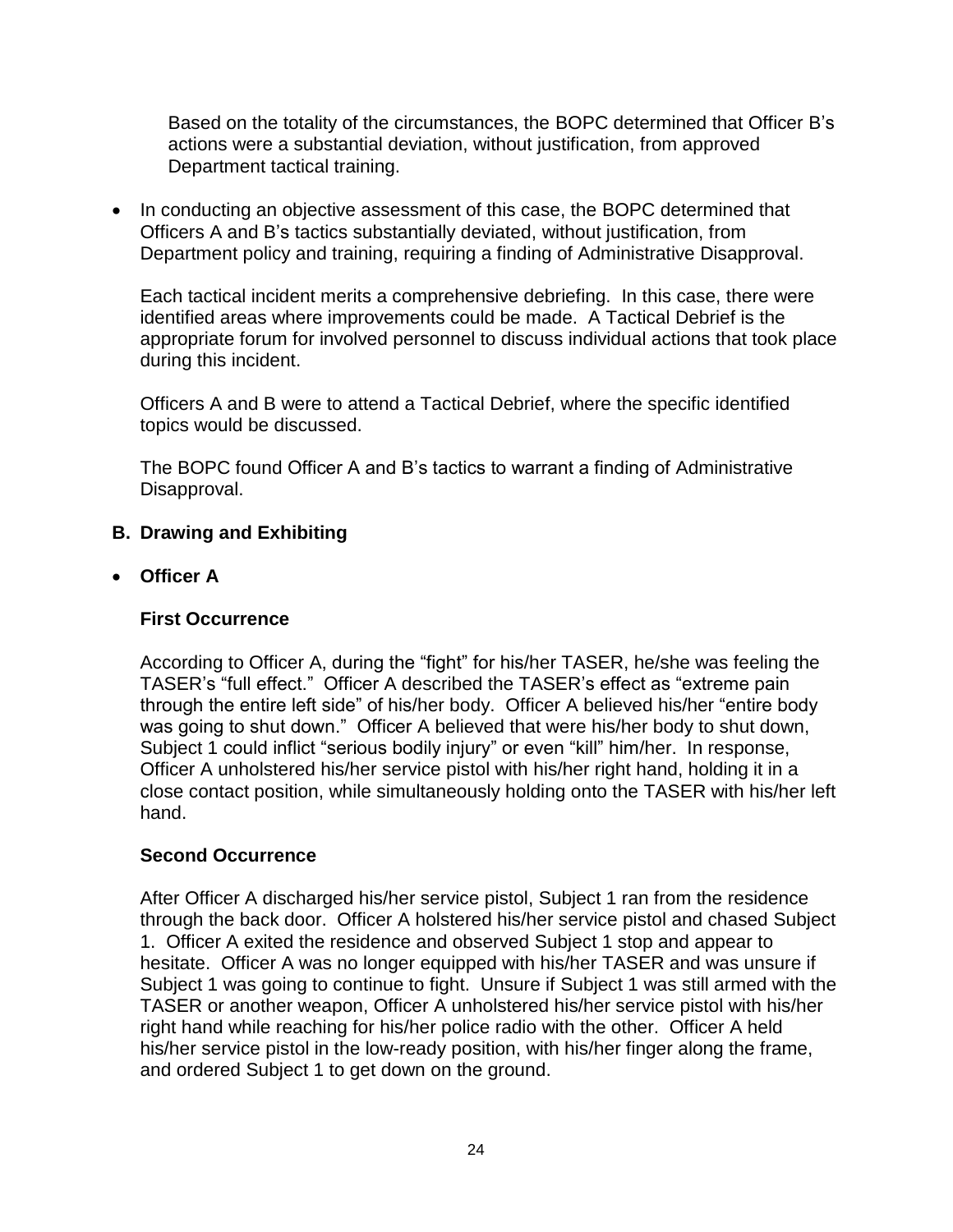The BOPC conducted a thorough evaluation of Officer A's first drawing and exhibiting of his/her service pistol. The BOPC noted that when Subject 1 took hold of Officer A's TASER and applied it to his/her left leg, Officer A felt extreme pain through "the entire left side" of his/her body and believed his/her "entire body was going to shut down." The BOPC further noted that Officer A believed if his/her body were to "shut down," he/she could be seriously injured or killed by Subject 1. The BOPC also noted that Subject 1 had overpowered Officer A in the parking lot and was overpowering him/her in the residence. Based on the surrounding circumstances, the BOPC determined Officer A reasonably believed that the situation could escalate to the point where deadly force may be justified.

The BOPC also conducted a thorough evaluation of Officer A's second drawing and exhibiting of his/her service pistol. The BOPC noted that at the time of Officer A's second drawing and exhibiting, he/she was unsure if Subject 1 had the TASER, another weapon, and/or was going to continue to fight. The BOPC felt it reasonable for Officer A to believe Subject 1 was possibly armed and may continue to fight. Based on the surrounding circumstances, the BOPC determined Officer A reasonably believed that the situation could escalate to the point where deadly force may be justified.

Based on the totality of the circumstances, the BOPC determined that an officer with similar training and experience as Officer A, while faced with similar circumstances, would reasonably believe that there was a substantial risk that the situation may escalate to the point where deadly force may be justified.

Therefore, the BOPC found Officer A's drawing and exhibiting of a firearm, both occurrences, to be In Policy.

#### **C. Non-Lethal Use of Force**

#### • **Officer A – Firm Grips (5 applications), Physical Force (5 applications), Knee Strike (1 application).**

According to Officer A, he/she asked Subject 1 to place his hands behind his back but saw Subject 1 was "hesitant." Officer A told Subject 1 that he/she would explain the reason for his/her detention after Subject 1 complied. Officer A "grabbed" Subject 1's right wrist and told Subject 1 to put his cellular phone down **(Firm Grip-1)**. Officer A then applied firm grips to both of Subject 1's hands and pulled them behind Subject 1's back **(Firm Grip-2, Physical Force-1)**; Subject 1 resisted and was able to pull free of Officer A's grip.

Utilizing firm grips, Officer A was able to pull Subject 1's hands back behind his back **(Firm Grip-3, Physical Force-2)**. Subject 1 continued to resist and again pulled free from Officer A's grip. Subject 1 then extended his arms straight above his head. To control Subject 1, Officer A passed his/her arms under Subject 1's arms from behind, grabbed Subject 1's hands and attempted to pull Subject 1's hands behind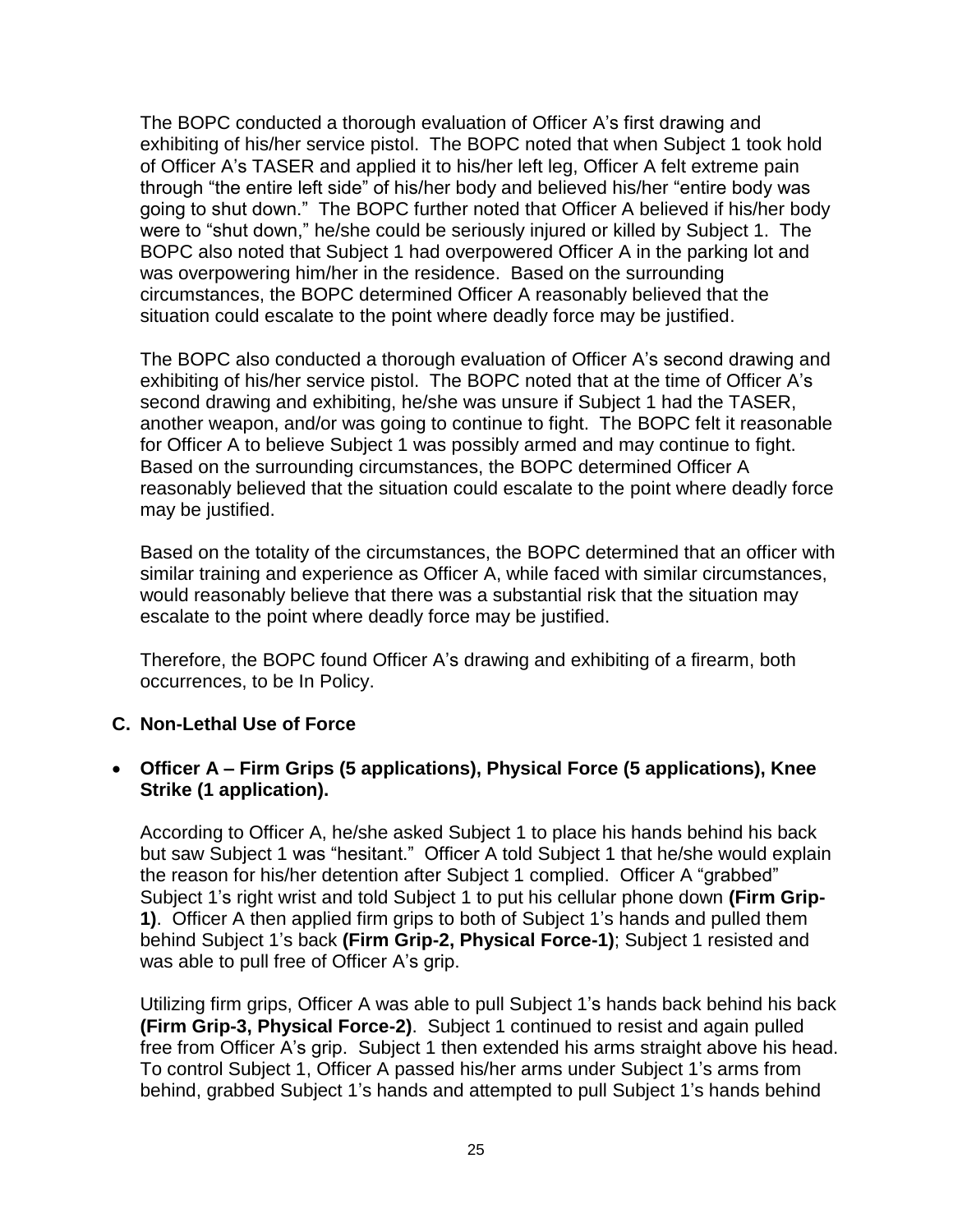his back **(Firm Grip-4, Physical Force-3)**. Unsuccessful, Officer A moved his/her (Officer A's) hands to the back of Subject 1's head/neck and attempted to lock his/her (Officer A's) fingers **(Physical Force-4)**. Because Officer A was holding his/her flashlight in his/her right hand, he/she (Officer A) was unable to lock his/her fingers.

When asked by FID investigators if he/she was choking Subject 1, Officer A replied, "No."

When asked by FID investigators if he/she placed his/her arms around Subject 1's neck, Officer A replied, "No, sir." When asked by FID investigators if his/her hands were around Subject 1's neck, Officer A clarified that his/her hands were solely on the back of Subject 1 neck.

According to the FID investigation, Officer A attempted to "grab" Subject 1 while inside the residence. Officer A described being "attached" to Subject 1 as he/she fought Subject 1 over possession of his/her TASER **(Firm Grip-5 and Physical Force-5)**.

According to Officer A, as he/she and Subject 1 struggled for possession of the TASER, he/she attempted to strike Subject 1 with his/her knee; however, the strike was ineffective, possibly due to their proximity. Officer A did not recall what part of Subject 1's body he/she attempted to strike with his/her knee **(Knee Strike)**.

The BOPC conducted a thorough evaluation of Officer A's use of non-lethal force. The BOPC noted that when Officer A approached Subject 1, he/she believed that Subject 1 was or had been in possession of a handgun. The BOPC discussed Subject 1's resistance when Officer A initiated contact. The BOPC noted that Subject 1 ignored Officer A's verbal commands and physically resisted. The BOPC noted that Officer A continued to verbalize and to attempt to de-escalate the situation; however, Subject 1 continued to resist. The BOPC determined it was evident Officer A did not place pressure on Subject 1 head or neck area. When Subject 1 fled on foot, Officer A chased him into a residence, where a struggle ensued for Officer A's TASER. As Officer A struggled to maintain control of his/her TASER, Officer A utilized a firm grip, physical force, and a knee strike. The BOPC noted that Subject 1 had already overpowered Officer A once and was gaining control of Officer A's TASER. The BOPC determined that Officer A's use of nonlethal force was proportional and objectively reasonable.

Based on the totality of the circumstances, the BOPC determined that an officer with similar training and experience as Officer A, while faced with similar circumstances, would reasonably believe the applications of non-lethal force would be proportional and objectively reasonable to overcome Subject 1's resistance.

Therefore, the BOPC found Officer A's non-lethal use of force to be In Policy.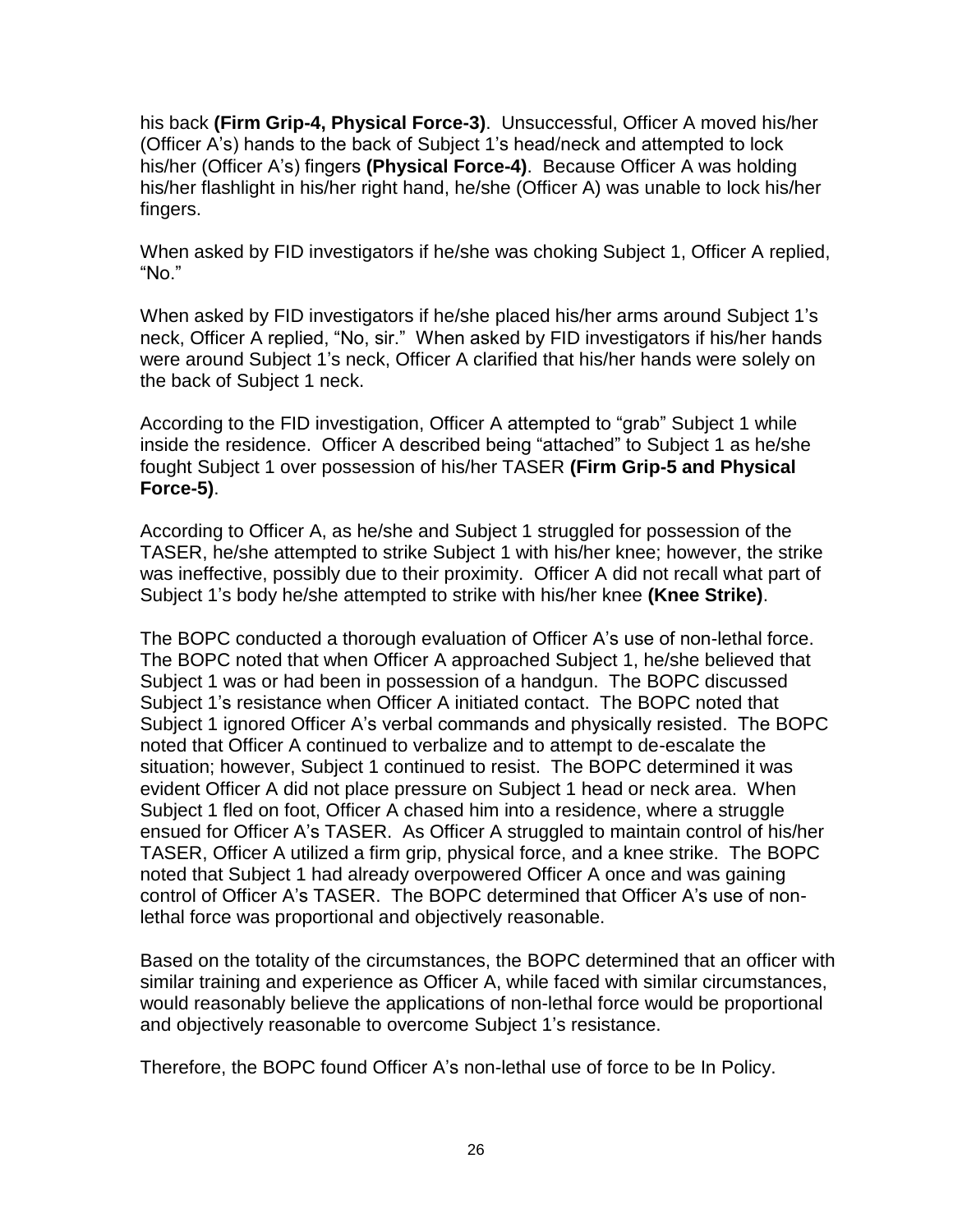### • **Officer B** – **Firm Grip (1 application)**

As Officer A struggled with Subject 1, Officer B briefly grabbed Subject 1's right wrist area and attempted to calm Subject 1 **(Firm Grip)**. Observing a group of people approach the vehicle, Officer B released his/her grip on Subject 1. When asked by FID investigators if he/she grabbed Subject 1, Officer B replied, "That I don't remember. I don't recall." While Officer B did not recall making physical contact with Subject 1, Officer A's BWV footage depicted Officer B's firm grip.

The BOPC conducted a thorough evaluation of Officer B's use of non-lethal force. The BOPC discussed Officer B's observations and his/her belief that Subject 1 had discarded a handgun. The BOPC noted that Officer B observed Subject 1 resisting Officer A and attempted to calm him down; however, Subject 1 continued to resist. The BOPC noted that per Officer A's BWV footage, Officer B appeared to briefly take hold of Subject 1's right wrist area. The BOPC determined that Officer B's firm grip was reasonable given Subject 1's actions and level of resistance.

Based on the totality of the circumstances, the BOPC determined that an officer with similar training and experience as Officer B while faced with similar circumstances, would reasonably believe the applications of non-lethal force would be proportional and objectively reasonable to overcome Subject 1's resistance.

Therefore, the BOPC found Officer B's non-lethal use of force to be In Policy.

### **D. Less-Lethal Use of Force**

#### • **Officer A** – **TASER, - Probe Mode (1 deployment), Drive-Stun Mode (3 deployments)**

Officer A believed that he/she (Officer A) activated the TASER approximately four to five times during his/her interaction with Subject 1 inside the residence. According to the FID investigation, Officer A's TASER was activated a total of five times during the entire incident, once in probe mode and four times in drive-stun mode. It is unknown if the TASER contacted anyone during the fifth activation (the fourth activation in drive-stun mode).

#### **First Occurrence** – **Sole deployment in Probe Mode, from approximately 3-5 feet, targeting Subject 1's naval area.**

During the foot pursuit, Officer A observed Subject 1 stop and lay prone on the ground. Subject 1 got up, turned towards Officer A, and started walking towards him/her. Due to Subject 1 having already "overpowered him/her once," Officer A drew his/her TASER. Believing Subject 1 intended to fight, Officer A deployed his/her TASER in the probe mode from approximately three to five feet, targeting Subject 1's navel area. Subject 1 turned and fled towards a residence; Officer A believed his/her TASER deployment was ineffective.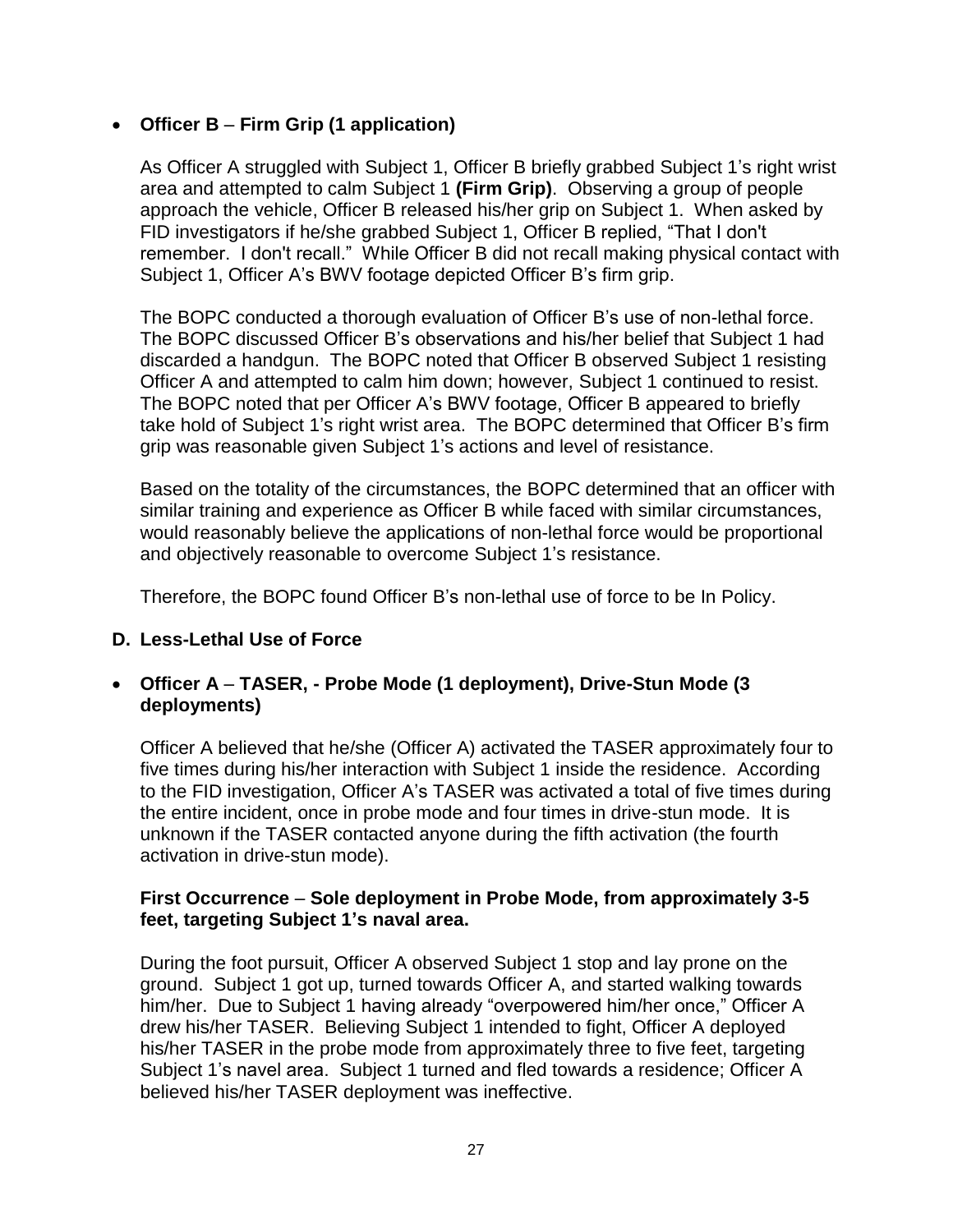#### **Second Occurrence** – **First deployment in Drive-Stun mode, from approximately 4 feet, targeting Subject 1's left shoulder.**

According to Officer A, Subject 1 stopped running when he reached the residence's porch. Subject 1 stood near the front door of the residence and appeared to "surrender" as Officer A "gave chase" and closed the distance, holding his/her TASER in his/her left hand. Officer A and Subject 1 were standing "fairly close" to each other when Subject 1 turned "rapidly" towards Officer A. Believing that Subject 1 intended to fight, Officer A deployed his/her TASER in drive-stun mode to Subject 1's left shoulder from an approximate distance of four feet for a five second activation.

#### **Third Occurrence** – **Second deployment in Drive-Stun Mode, from a close contact position, targeting Subject 1's left arm.**

According to Officer A, Subject 1 turned and entered the residence. As Officer A chased Subject 1 through the residence, he/she observed Subject 1 run towards the back door. Near the back door, Officer A, holding his/her TASER in his/her left hand, attempted to "grab" Subject 1 with his/her right hand while telling him to "stop fighting;" Subject 1 turned and faced Officer A. In response, Officer A deployed his/her TASER in drive-stun mode to Subject 1's left arm from a close contact position; the TASER was ineffective.

#### **Fourth Occurrence** – **Third deployment in Drive-Stun Mode, from a close contact position, targeting Subject 1's torso.**

As they struggled, Subject 1 began pushing Officer A back towards the living room area where Officer A had last seen the children. As the struggle continued, Subject 1 took hold of the front of Officer A's TASER with both hands. In response, Officer A attempted a third deployment of his/her TASER in drive-stun mode to Subject 1's torso area; the TASER was ineffective.

The BOPC conducted a thorough evaluation of Officer A's use of less-lethal force. In conducting their evaluation, the BOPC considered Subject 1's aggressive actions towards Officer A throughout the incident. The BOPC discussed Officer A's decision to utilize his/her TASER in Probe Mode on Subject 1. The BOPC noted that while struggling with Subject 1 in the parking lot, Officer A had provided a partial lesslethal warning as Subject 1 physically resisted. The BOPC also noted that when Officer A caught up to Subject 1 after he fled, Subject 1 advanced on Officer A. Due to Subject 1's violent resistance in the parking lot, the BOPC determined it was reasonable for Officer A to believe that Subject 1 posed an immediate threat of violence or physical harm.

The BOPC discussed Officer A's decision to utilize his/her TASER in drive stun mode on Subject 1 while he/she was standing on the porch of the residence. The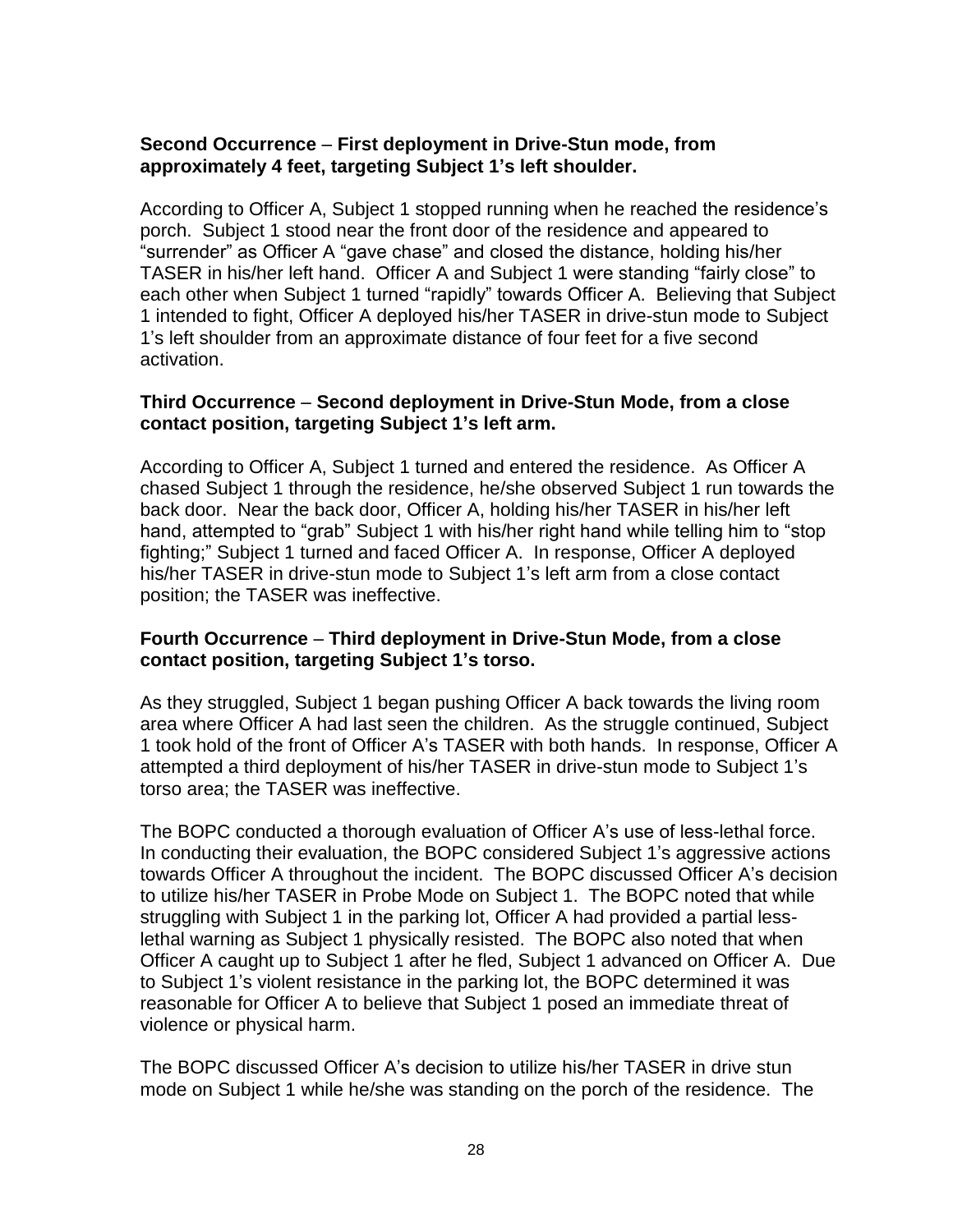BOPC noted that as Officer A approached Subject 1, Subject 1 turned "rapidly" toward him/her. The BOPC also noted that Subject 1 had already overpowered Officer A in the parking lot, had advanced on Officer A during the foot pursuit, and was continuing to resist on the porch. The BOPC determined it was reasonable for Officer A to believe that Subject 1 posed an immediate threat of violence or physical harm.

The BOPC discussed Officer A's utilization of the TASER in drive stun mode on Subject 1 inside the residence. The BOPC noted that when Officer A attempted to "grab" Subject 1, Subject 1 turned, faced Officer A, and continued to resist. In response, Officer A deployed the TASER to Subject 1's arm. The BOPC also noted that following the deployment, Subject 1 continued to resist and began fighting Officer A for possession of the TASER. In response, Officer A attempted a third deployment of his/her TASER in drive-stun mode to Subject 1's torso area. Based on Subject 1's continuing resistance, and his attempt to disarm Officer A of his/her TASER, the BOPC determined it was reasonable for Officer A to believe Subject 1 was violently resisting and posed an immediate threat of violence or physical harm.

The FID investigation revealed that while there was a total of four deployments, Officer A's TASER was activated a total of five times, the final activation being inside the residence. FID investigators presented to the BOPC that it was likely during the fifth TASER occurrence that Subject 1 was attempting to disarm Officer A of the TASER. The BOPC noted that Subject 1 stopped violently resisting only after Officer A utilized force. The BOPC determined that had Officer A been responsible for the fifth activation, it would have been reasonable given Subject 1's violent resistance.

Based on the totality of the circumstances, the BOPC determined that an officer with similar training and experience as Officer A, while faced with similar circumstances, would reasonably believe the applications of less-lethal force would be proportional and objectively reasonable to overcome Subject 1's resistance.

Therefore, the BOPC found Officer A's less-lethal use of force to be In Policy.

### **E. Lethal Use of Force**

**Background** – According to the FID investigation, the round fired from Officer A's service pistol had a downward trajectory. While the FID Firearms Analysis Unit (FAU) was unable to establish any further information on the direction of Officer A's round, FAU was able to determine that the round struck the floor near the back door in the residence's kitchen/dining area. According to the FID investigation and FAU analysis, Officer A was facing the back door, with his/her back towards the living room area when he/she discharged his/her round towards Subject 1; Subject 1 stood between Officer A and the back door. Prior to discharging his/her round, Officer A last saw the children sitting in the living room.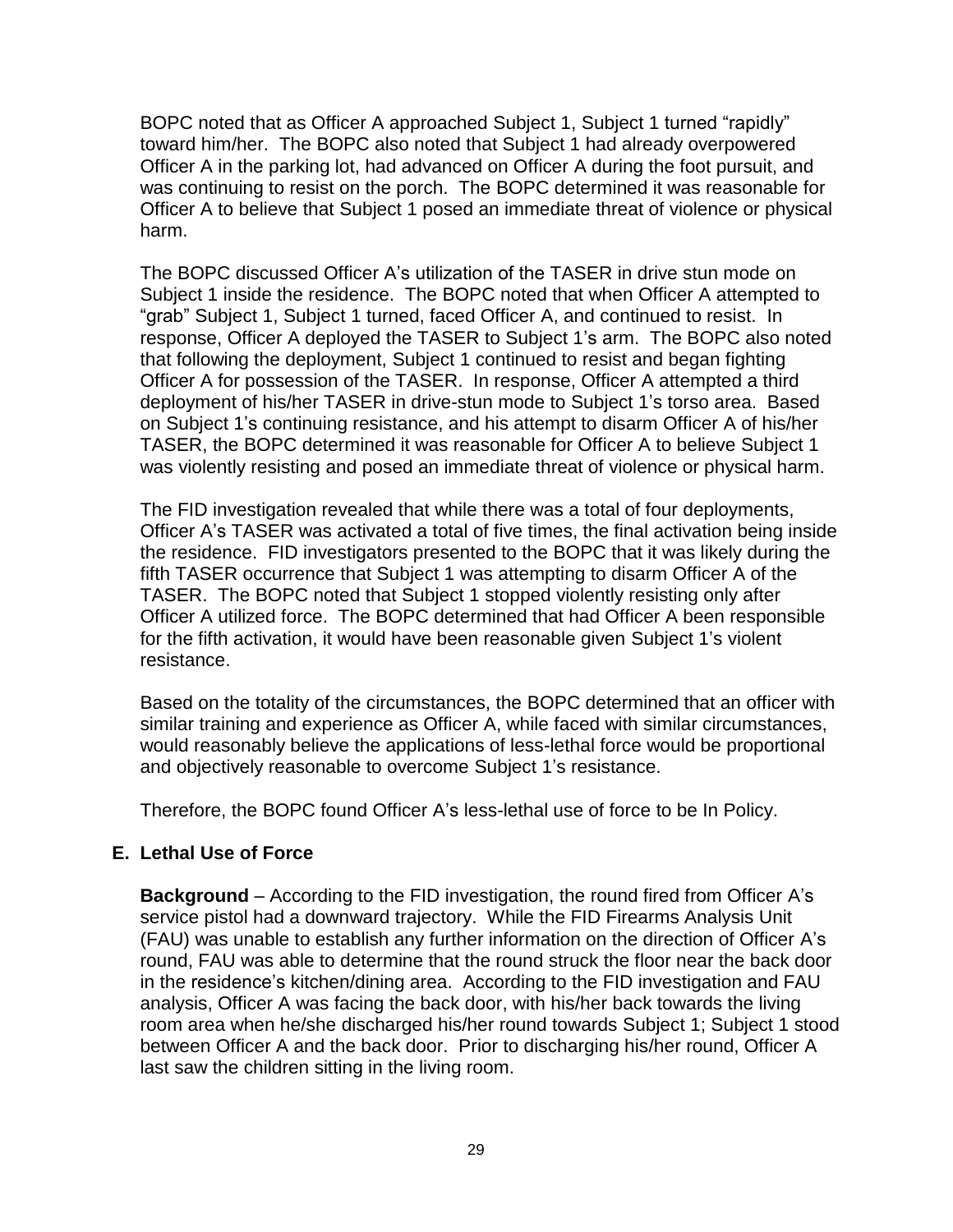#### • **Officer A** – (pistol, one round)

Feeling the effects of the TASER, Officer A believed that he/she was fighting for his/her life as he/she fought with Subject 1 for control of the TASER. Fearing that Subject 1's use of the TASER would lead to him/her being "incapacitated," allowing Subject 1 to seriously injure or "kill" him/her, Officer A discharged one round from his/her service pistol, from a "close contact" position, at Subject 1's "lower torso area," in a "westbound" direction. Officer A's round missed Subject 1, striking the floor in the combined dining room kitchen area near the back door. According to Officer A, he/she utilized the close contact shooting position to minimize Subject 1's access to his/her service pistol.

The BOPC noted that the Use of Force Review Board (UOFRB) conducted a thorough review and analysis of the reasonableness, necessity, and proportionality of Officer A's use of lethal force. The UOFRB noted that when Officer A used lethal force, Subject 1 was violently resisting by attempting to disarm Officer A of his/her TASER and deploying it in drive-stun mode against Officer A's leg. The TASER deployment by Subject 1 on Officer A caused Officer A to feel intense pain; Officer A believed his/her entire body was going to shut down and he/she would become incapacitated, allowing Subject 1 to seriously injure or kill him/her. Fearing for his/her life, Officer A utilized his/her service pistol to discharge one round at Subject 1's torso to stop what he/she perceived to be an imminent threat of serious bodily injury or death.

While the UOFRB majority was critical of Officer A's tactics preceding the lethal use of force, the UOFRB majority took into consideration Subject 1's level of resistance throughout this incident. The UOFRB majority noted that Subject 1 violently resisted Officer A in the parking lot, sweeping his leg, and causing Officer A to fall to the ground. The UOFRB majority also noted that Subject 1 repeatedly appeared to surrender before turning and engaging Officer A. The UOFRB majority further noted that Subject 1's violent resistance culminated in him attempting to disarm Officer A of his/her TASER and deploying it in the drive-stun mode against Officer A's leg. While the UOFRB majority opined that Officer A's tactics preceding the lethal use of force were a substantial deviation, without justification, from Department policy and training, the UOFRB majority opined that Officer A's belief that his/her entire body was going to shut down and he/she would become incapacitated, allowing Subject 1 to seriously injure or kill him/her, was reasonable. The UOFRB majority determined that an officer with similar training and experience as Officer A would reasonably believe Subject 1's actions presented an imminent threat of death or serious bodily injury and that the use of deadly force was proportional, objectively reasonable, and necessary.

The UOFRB minority considered Officer A's tactics and decision making to be so deficient as to have precipitated the lethal use of force. The UOFRB minority opined that Officer A did not fully utilize opportunities for de-escalation including Planning, Assessment, and Lines of Communication. The UOFRB minority also considered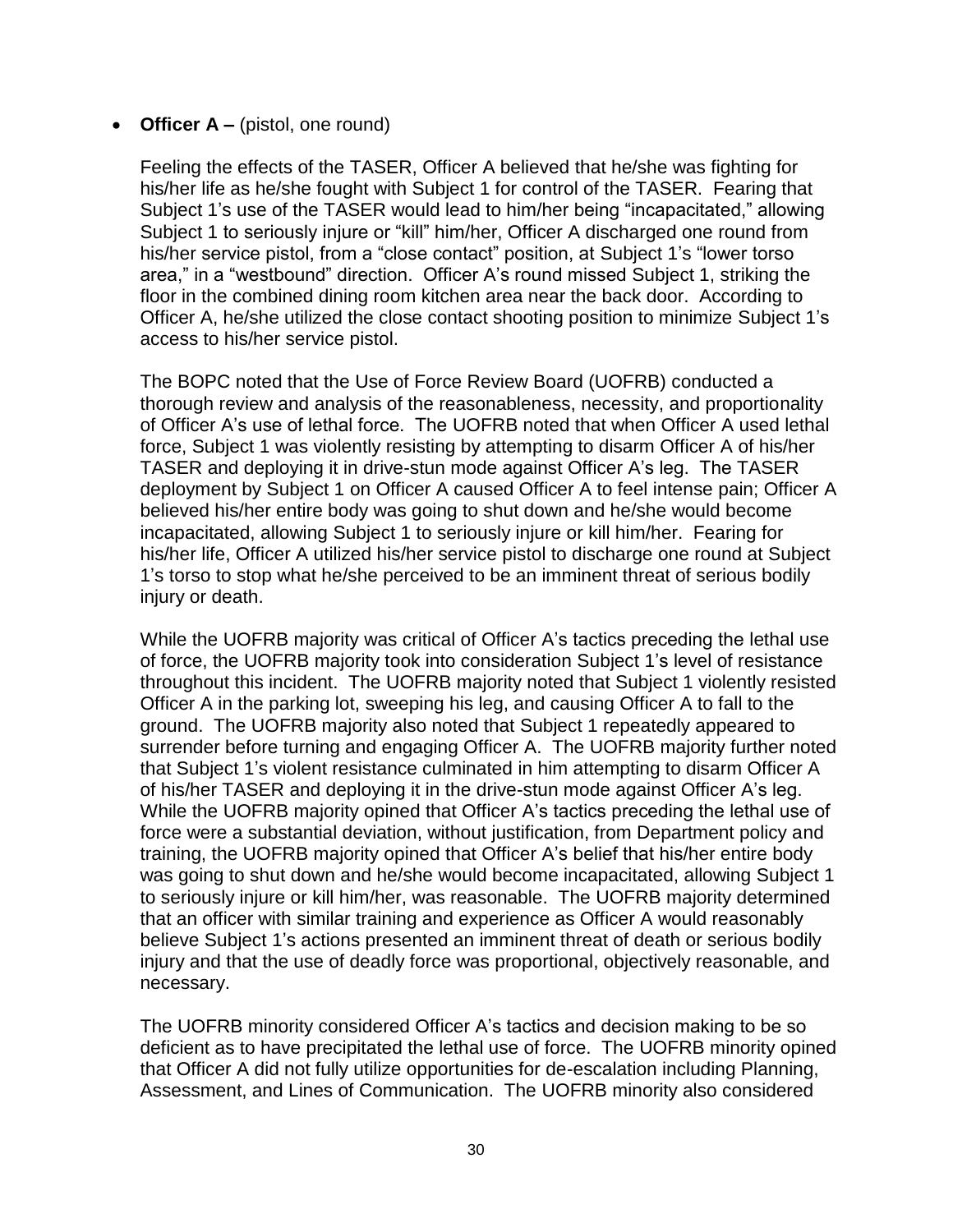the fact that Officer A chose to engage in a foot pursuit of the Subject 1 alone, without his/her partner, further placing him/her at a tactical disadvantage. The UOFRB minority pointed out that Officer A closely pursued Subject 1, utilizing the TASER on multiple occasions as Subject 1 turned to face him/her. The UOFRB minority determined that during the foot pursuit, Officer A made no attempts to reassess, re-deploy, or transition to containment mode. The UOFRB minority further noted that Officer A's choice to pursue Subject 1 into the residence alone further exposed him/herself to unknown dangers and risks. The UOFRB minority determined that while at the time of the OIS, Officer A reasonably believed there was an imminent threat of death or serious bodily injury, the tactical decisions made by Officer A leading up to the use of deadly force were at odds with approved Department tactical training.

In the BOPC's overall assessment of this incident, the BOPC noted that from the inception, Officer A deviated from his/her predetermined role as cover officer when he/she approached Subject 2. As the incident progressed, Officer A attempted to detain Subject 1 alone. When Subject 1 fled, Officer A pursued him without formulating a tactical plan with Officer B or ensuring that Officer B was present. The BOPC noted that during his/her continuing efforts to apprehend Subject 1, Officer A repeatedly failed to assess the risk that Subject 1 posed to his/her (Officer A's) safety. Despite the obvious risk to his/her safety, Officer A continued to pursue Subject 1 in apprehension mode without Officer B.

The BOPC noted that the first time Subject 1 stopped running he appeared to surrender; however, that changed when Subject 1 stood and approached Officer A, resulting in a less-lethal use of force. Following the less-lethal use of force, Subject 1 ran to the porch of a nearby residence and again appeared to surrender. Instead of creating distance and seeking cover, which would have afforded Officer A the benefit of time, Officer A chose to close distance and attempt to apprehend Subject 1 alone, despite having already been overpowered by Subject 1. Again, Subject 1 resisted, resulting in a less-lethal use of force. While Officer A stated he/she believed Officer B was behind him/her, Officer A made no efforts to confirm that Officer B was present prior to approaching Subject 1.

Subject 1 then entered an occupied residence. Instead of containing the residence and requesting additional resources, Officer A continued to pursue Subject 1 in apprehension mode. While the BOPC understood that Officer A was concerned for the safety of the children inside the residence, Officer A stated that he/she believed Subject 1 was going to run through the residence and out the back door. The BOPC would have preferred that instead of pursuing Subject 1 into the residence, Officer A had taken a position of cover outside the residence and called the children to him/her, or in the alternative, entered the residence solely to guard the children until Subject 1 had fled out the back door.

Inside the residence, Officer A elected to grab Subject 1 as he approached the back door; Officer A was still alone and had not confirmed that Officer B was present prior